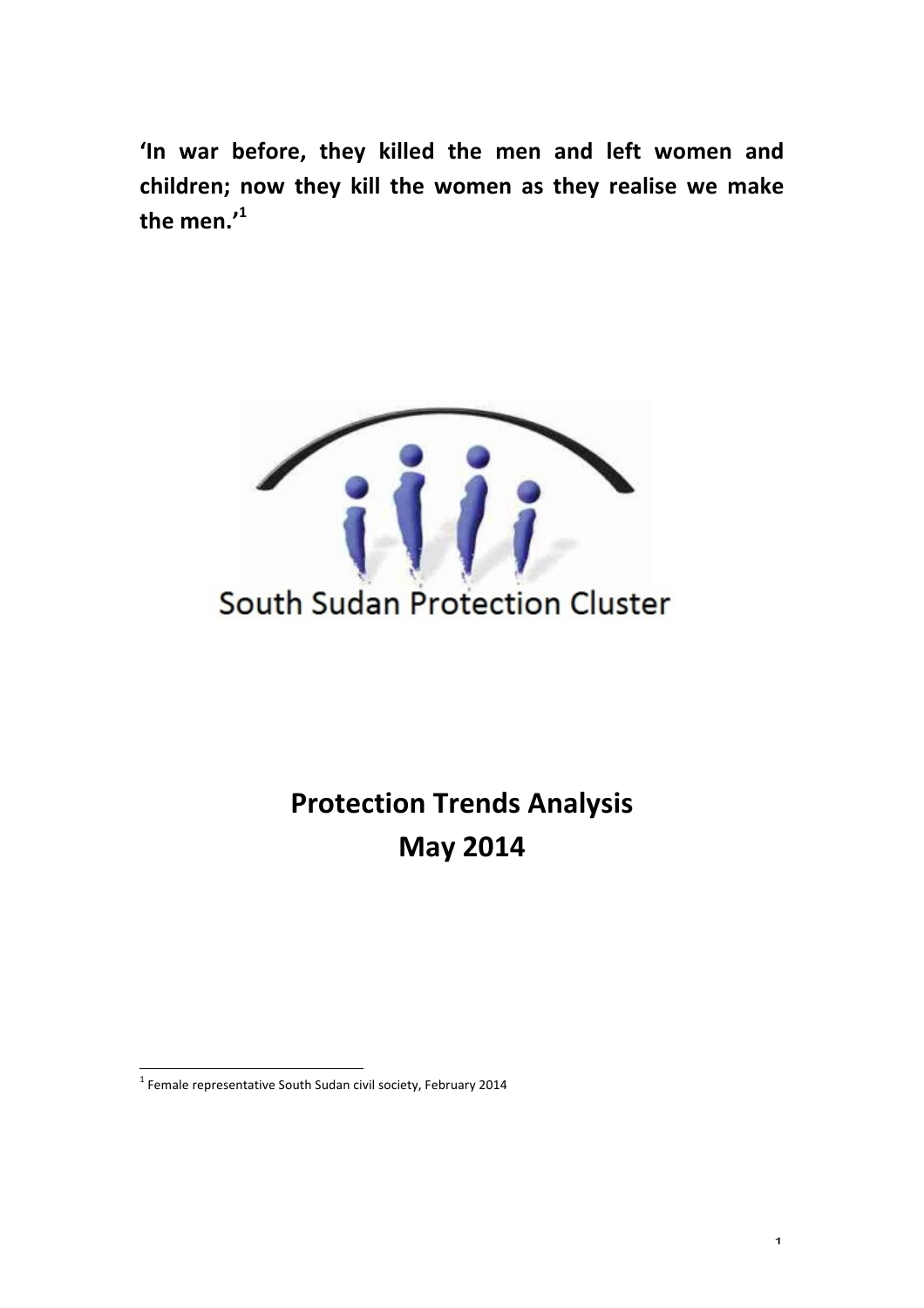# **Table of Contents**

| <b>EXECUTIVE SUMMARY</b>                                                            | 3  |
|-------------------------------------------------------------------------------------|----|
| <b>INTRODUCTION</b>                                                                 | 5  |
| <b>DETERIORATING CONFLICT DYNAMICS AND SPREADING VIOLENCE</b>                       | 7  |
| <b>COMMUNITY MOBILISATION</b>                                                       | 9  |
| <b>POLITICAL PLAYERS</b>                                                            | 10 |
| <b>EXTERNAL ACTORS</b>                                                              | 10 |
| <b>PEACE TALKS</b>                                                                  | 11 |
| <b>SOUTH SUDAN: AN INVISIBLE CONFLICT?</b>                                          | 11 |
| <b>CONFLICT IN ISOLATED AREAS</b>                                                   | 11 |
| ON-GOING DISPLACEMENT, WITH LIMITED PROTECTION                                      | 13 |
| <b>EXPOSURE TO SEXUAL BASED VIOLENCE</b>                                            | 13 |
| STRUCTURAL AND INSTITUTIONAL VIOLENCE                                               | 14 |
| <b>HATE SPEECH</b>                                                                  | 15 |
| <b>INCREASED MOBILISATION AND MILITARISATION</b>                                    | 16 |
| <b>CHILD RECRUITMENT AND CHILDREN ASSOCIATED WITH ARMED FORCES AND ARMED GROUPS</b> |    |
| (CAAFAG)                                                                            | 16 |
| <b>FORCIBLE RECRUITMENT OF ADULTS?</b>                                              | 16 |
| <b>OCCUPATION OF CIVILIAN INFRASTRUCTURE</b>                                        | 17 |
| <b>INCREASE IN LOCAL-LEVEL CONFLICT AND TENSIONS</b>                                | 17 |
| LAND RELATED CONFLICT AND TENSIONS BETWEEN DISPLACED AND HOST COMMUNITIES           | 17 |
| <b>PROTECTION AND UNMISS PROTECTION OF CIVILIANS (POC) SITES</b>                    | 18 |
| <b>ESCALATING TENSIONS WITHIN UNMISS POC SITES</b>                                  | 18 |
| <b>CRIMINALITY INSIDE POC SITES</b>                                                 | 19 |
| <b>SAFETY AND SECURITY AROUND POC SITES</b>                                         | 20 |
| <b>FREEDOM OF MOVEMENT FROM POC AREAS</b>                                           | 21 |
| POPULATION INFLUX AND OUTFLOW TO POC AREAS.                                         | 22 |
| <b>HUMANITARIANS AND PROTECTION</b>                                                 | 22 |
| <b>IMPUNITY FOR SERIOUS VIOLATIONS AND ABUSES AGAINST CIVILIANS</b>                 | 23 |
| <b>CONCLUSION</b>                                                                   | 25 |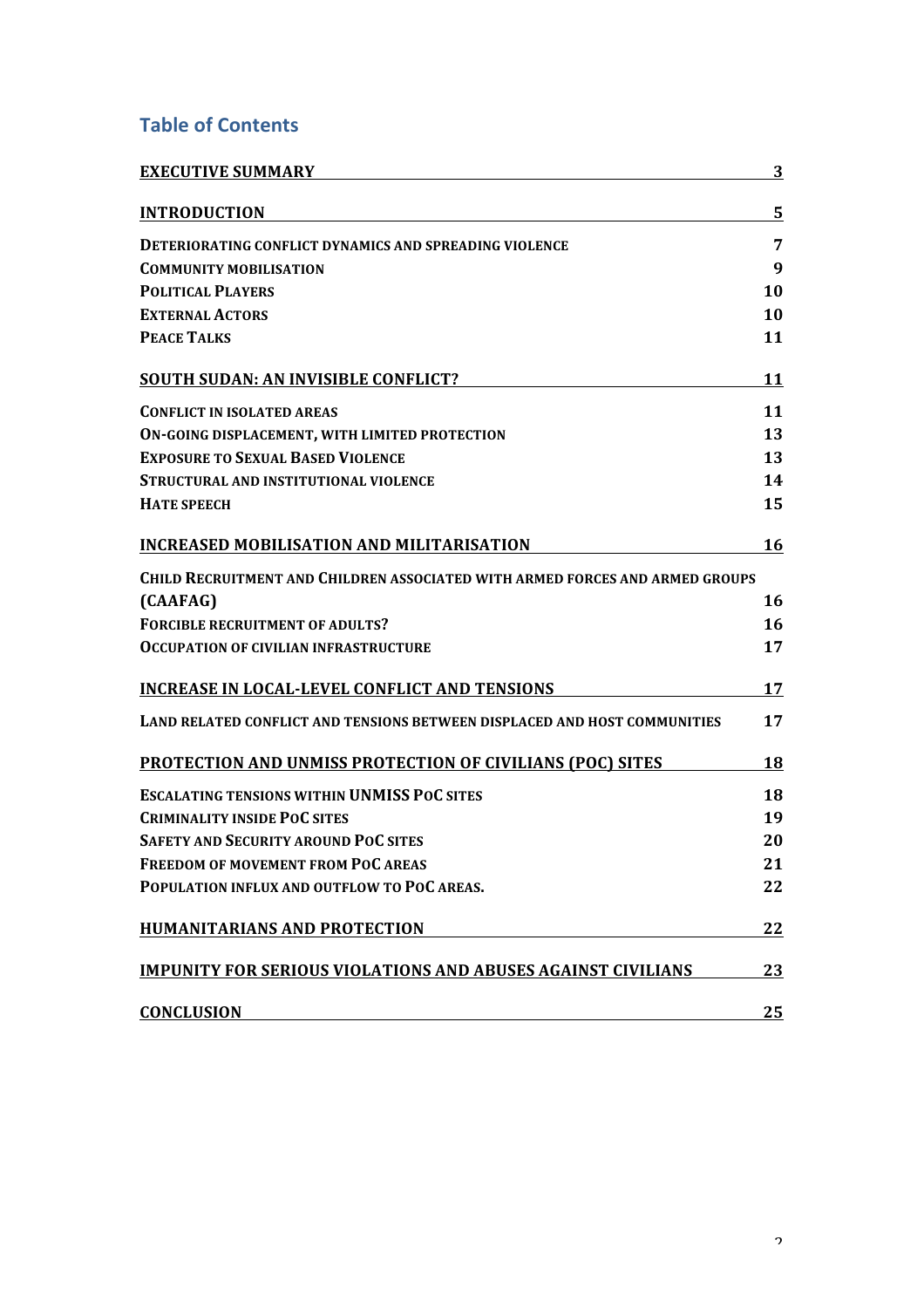## **Executive Summary**

On 9 May, the leadership of the warring sides in South Sudan's civil war signed another formal ceasefire agreement. Only time will tell whether the warring factions can gain the confidence of the people of South Sudan will honour the already tenuous ceasefire in the long-term. Even if the ceasefire holds, the severe impact and consequences of the present situation will require a larger humanitarian response and continued political engagement by the international community to avoid political paralysis within an active conflict.

The conflict has had, and continues to have, a devastating impact on the security and human rights of the civilian population of South Sudan, targeting, threatening and disempowering a significant portion of the population based on their political and/or ethnic identity, as well as their physical location, or gender. It has been described as a "crisis of protection", and has dramatically increased food insecurity and vulnerability to famine across the country. By the end of 2014, it is estimated that one in every two South Sudanese may be affected by the conflict and its consequences including through direct violence, illness and famine.

Reports documenting acts amounting to war crimes and crimes against humanity (committed by armed actors) during the violence over the last five months have been published by UN Mission in South Sudan (UNMISS) Human Rights Division, Amnesty International and Human Rights Watch, among others. To complement existing reports, the Protection Cluster in South Sudan in conjunction with its partners have produced an updated Protection Trends Analysis, outlining current trends and changes in the situation since the initial report released on January  $19.<sup>2</sup>$ 

The aim of this report is to provide an overview of the main protection risks in South Sudan, how protection threats have evolved since the outbreak of the conflict, and outline emerging and specific threats experienced by the civilian population. Physical security caused by violence remains the single largest protection threat in South Sudan. Deliberate targeting of the civilian populations, including specifically women and children, and widespread destruction of civilian infrastructure and property, such as markets, homes, health facilities and livelihoods, has had a devastating impact on the people of South Sudan. Although these and others protection threats are described in this report as distinct, they remain fundamentally interlinked requiring a cohesive protection and assistance response that is sensitive to the broader context.

Since January 2014, increasing attention has been paid to how the international community addresses protection issues and its impact on conflict dynamics. While there is willingness among humanitarian actors working in water, food security, or shelter to integrate protection concerns and do no harm approaches into their responses, the lack of financial and staffing support represents the single most significant constraint to ensuring that protection approaches are fully mainstreamed.

 $2$  Protection Cluster Trends Analysis, 19 January 2014.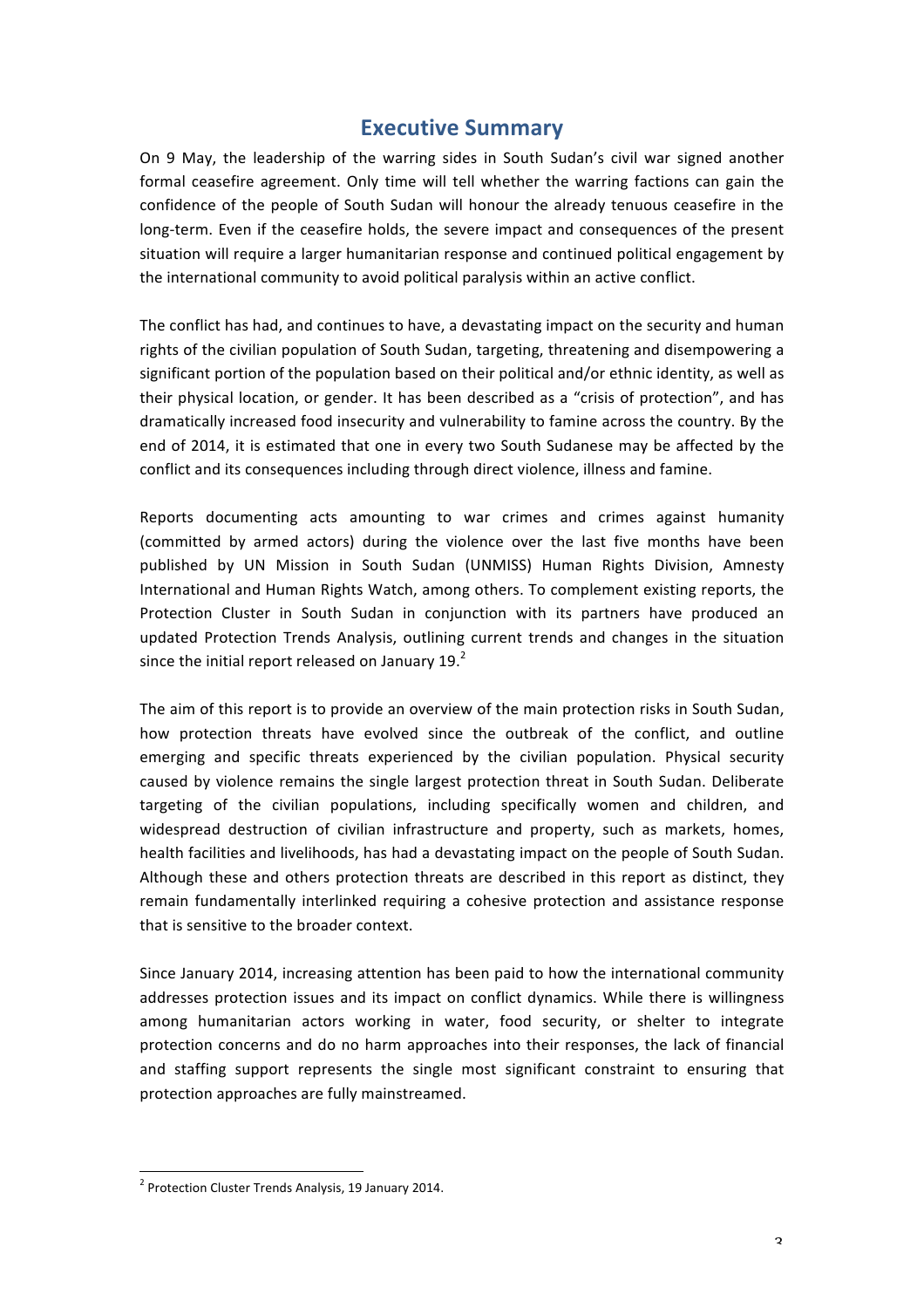It is also clear that humanitarian actors alone cannot address the significant and enduring protection threats faced by South Sudan. In these regards, the visits of the United Nations Secretary General, the High Commissioner for Human Rights and the Special Advisor on the Prevention of Genocide are welcome signals of the commitment of the international community to promote accountability and lasting political and national solutions to the current crisis. Sustained engagement, both from the donor and diplomatic community, is an essential precondition to effective humanitarian response.

# **Recommendations**

- 1. Recognising that the driver of the humanitarian emergency is a protection crisis due to the civil war in South Sudan, and deliberate targeting of civilians, protection should remain the lens of analysis in understanding the humanitarian situation in South Sudan. The current trajectory of the conflict suggests that the conflict is further embedding of the conflict and spreading outwards.
- 2. In light of ceasefire agreements and commitments by the parties of the conflict to accountability, appropriate community based monitoring and accountability mechanisms must be in place to ensure practical and achievable accountability.
- 3. UNMISS Protection of Civilians is essential in the coming months, including provision of troops, civilian staff and other resources. As the mandate is re-oriented towards clearly prioritizing protection of civilians, civilian protection strategies can significantly upscale the capacity of UNMISS to increase and diversify its Protection response.
- 4. Protection programming requires continued and sustained resources as a stand-alone activity, supporting community-based interventions. In addition, other humanitarian partners require critical financial and technical support to fully implement do no harm and conflict sensitive programming.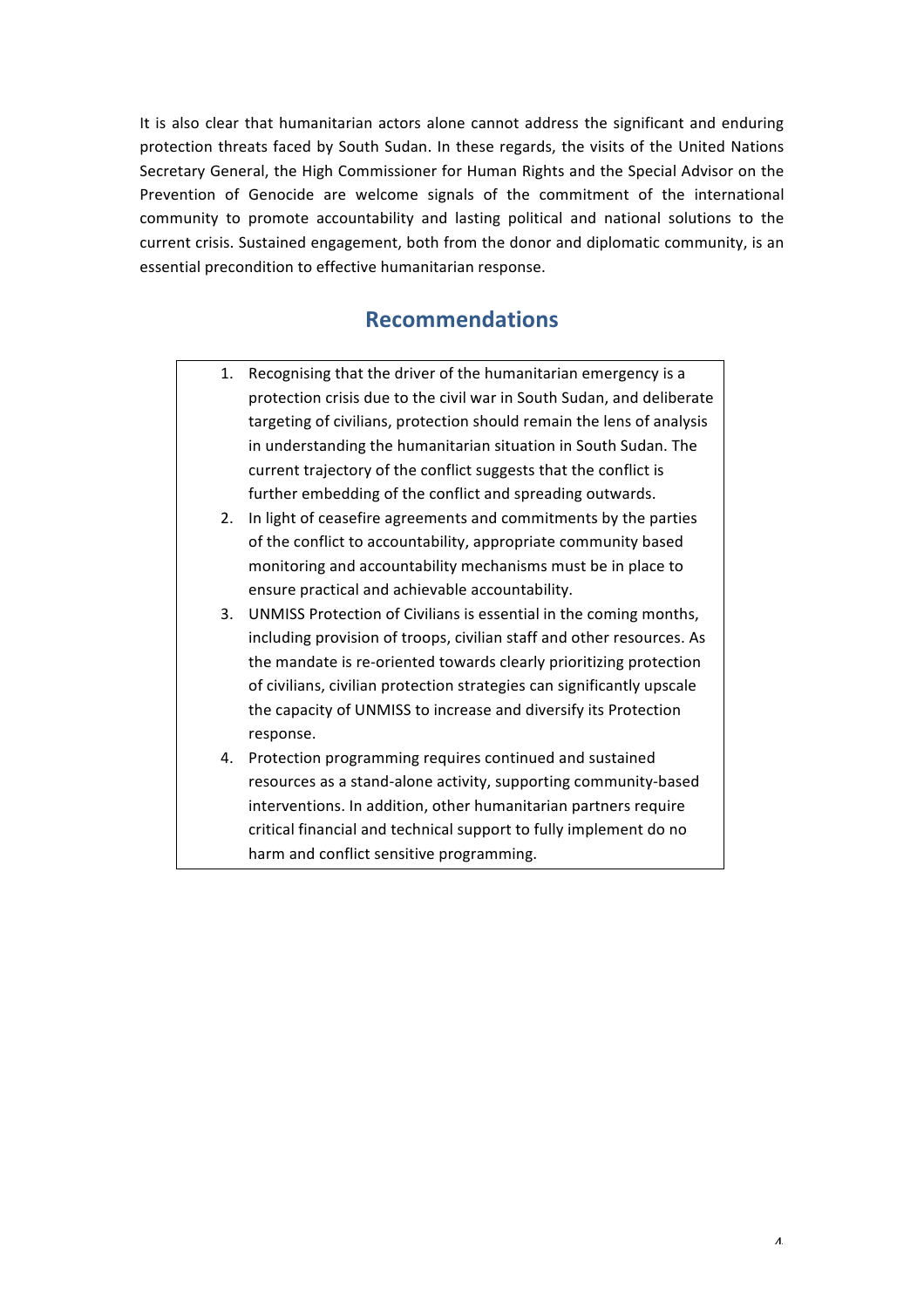## **Introduction**

The crisis, which began on 15 December 2013 with the outbreak of political violence, based on presumed political loyalties along ethnic lines, was precipitated by the internal political conflict within the Government of the Republic of South Sudan (GRSS), and the Sudan People's Liberation Movement (SPLM), splitting into those loyal to the Government and those loyal to Opposition forces. They have subsequently engaged in political violence and military violence through their armed forces of the South Sudan People's Liberation Army (SPLA) and South Sudan People's Liberation Army/ In Opposition (SPLA/IO).

Whilst it is unclear what immediately triggered events in December the present conflict cannot be divorced from the political disputes and challenges to the leadership of SPLM, combined with persistent exclusion and marginalization of large segments of South Sudan's ethnically diverse population from political, economic and military power against a legacy of deep societal divisions. South Sudan is presently experiencing a series of interlocking and overlapping conflicts in which ethnicities and community grievances are instrumentalised for military and political gain. Credible reports indicate that actors are lading violent attacks in response to past events and unresolved grievances, with a view to improving their future position and ability to influence national power dynamics. $3$ 

The past five months have seen significant violence against the civilian population in South Sudan, including direct violence, coercion and deliberate deprivation. This has exacerbated the already chronic protection threats present in South Sudan prior to the most recent violence, including severely limited access to justice, inequitable access to land, intercommunal violence, and the normalisation of sexual and gender based violence, child abductions and child recruitment.

Despite a formal agreement to cease hostilities signed first on 23 January and again on 9 May, ongoing fighting has displaced more than a million people, with over 803,000 internally displaced persons (IDPs) and more than 275,000 fleeing to neighbouring countries - mainly Uganda, Ethiopia, Sudan and Kenya. Although figures vary, an estimated 10,000 people have been killed in the conflict to date. Since the beginning of the conflict UNMISS has sheltered tens of thousands of civilians fleeing imminent physical harm, currently hosting some 70,000 IDPs on a number of its bases across the country in severely overcrowded conditions. As the conflict persists the number of civilians displaced due to violence and seeking refuge in areas outside of UNMISS bases continues to grow, while the bases themselves have become direct targets of armed attacks.

Restrictions on freedom of movement of the population of South Sudan due to insecurity and increasingly deliberate measures taken by armed groups against civilians and humanitarian actors, place additional risks and strains on food security, livelihoods and access to other fundamental human rights, undermining any coping strategies that would normally be available through pre-emptive displacement or normal migratory patterns.

 $3$  Hutton, L, South Sudan: From Fragility at Independence to a Crisis of Sovereignty, Clingendael Institute, Match 2014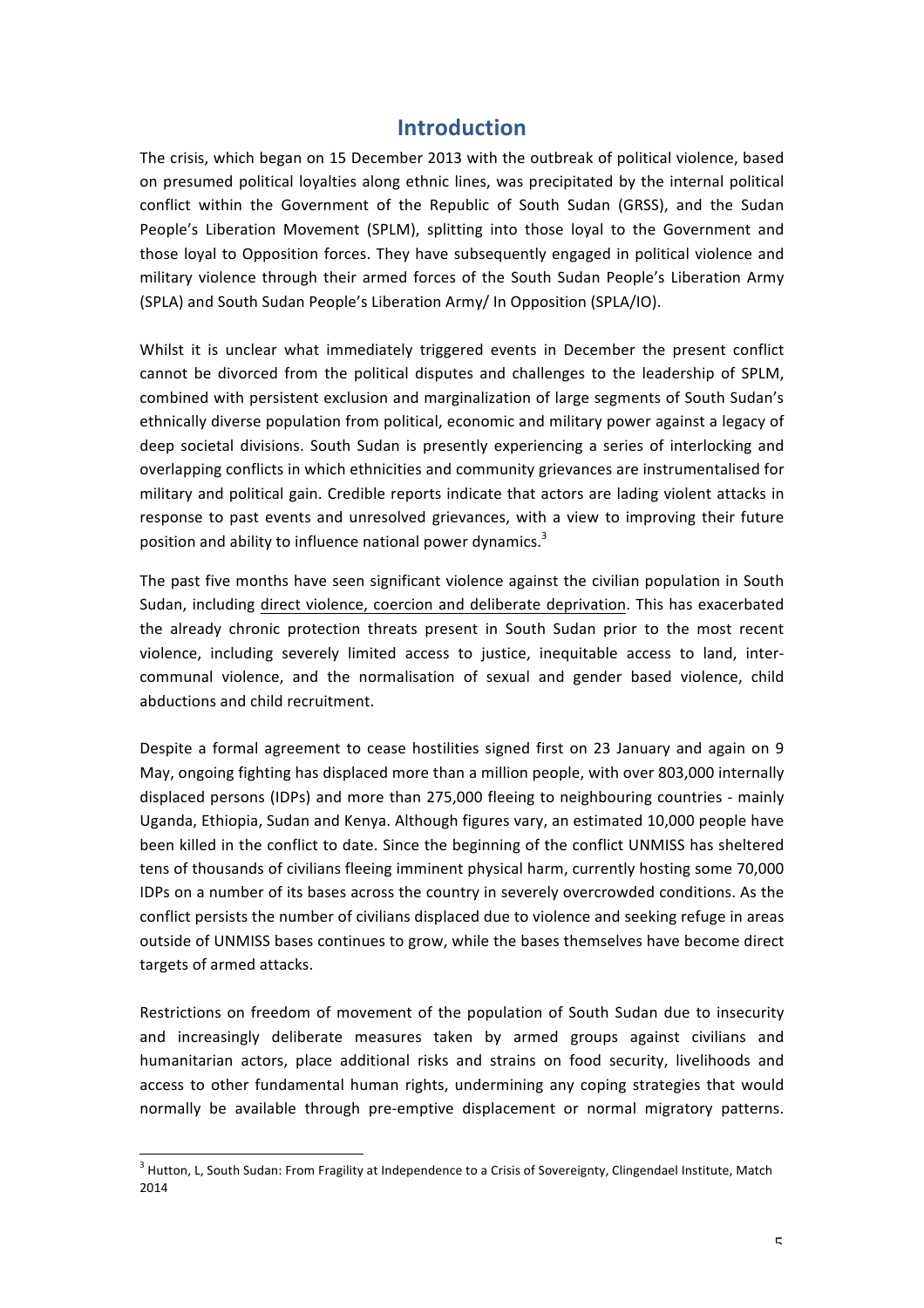Growing food insecurity represents another significant threat to life and will continue to drive conflict during the remainder of 2014 and beyond, with over 3 million people estimated to be at acute or emergency risk of food insecurity and up to 7 million at risk of food insecurity.

All ten states in South Sudan have been affected by the conflict. Major armed hostilities between GRSS and Opposition forces have largely centred on the Greater Upper Nile area and Central Equatoria State. However, the influx of displaced persons into neighbouring states, including Eastern Equatoria and Lakes States, mobilization of community and youth militia and recruitment into SPLA and Opposition forces, has meant that no state in South Sudan remains unaffected.

Prior to the 9 May Agreement between Government and Opposition - calling for an immediate ceasefire and further discussions to agree on a transitional Government, lower intensity conflict is expected to continue throughout the rainy season. The durability of the 9 May Agreement remains to be seen, especially given questions about command and control over perpetrators of armed violence on the ground. Without timely interventions to safeguard civilians, protect livelihoods and support community resilience mechanisms, violence could spread throughout the county further destabilizing so-called less-affected or 'stable' states.

The Protection Cluster and its partners have developed a common understanding of the key protection threats and trends in the current crisis, which underlines the gravity of upcoming and threats to the population of South Sudan if the international community does not take urgent action. In response to the current operating environment, where humanitarian actors are increasingly encountering protection threats in their day-to-day work, this report also highlights some of the measures taken by the broader humanitarian community to mitigate these. 

The present report is based on information received by the Cluster through credible, multisourced, direct witness accounts and testimonies, observations of people on the ground, as well as reports from media and other public sources. The information indicates both real and perceived patterns and trends identified by civilians affected by violence and displacement in South Sudan.

This report is not an exhaustive overview of the present situation, but serves to highlight trends and observations that should help to inform the response of both humanitarian and political actors to the serious protection threats faced by the civilian population in South Sudan. Among others, key emerging and risks outlined below include increased ethnic polarization and targeted violence present at all levels of society; increased brutality in the conduct of hostilities and reprisal attacks, including the use of rape and other gender based violence as a weapon of war; on-going "community mobilization" for the purposes of recruitment and increasing reports of child recruitment; spreading of violence and impacts of conflict well beyond the Greater Upper Nile Region; increased involvement of non-state and regional actors; increased inter/intra clan violence fed and exacerbated by the dynamics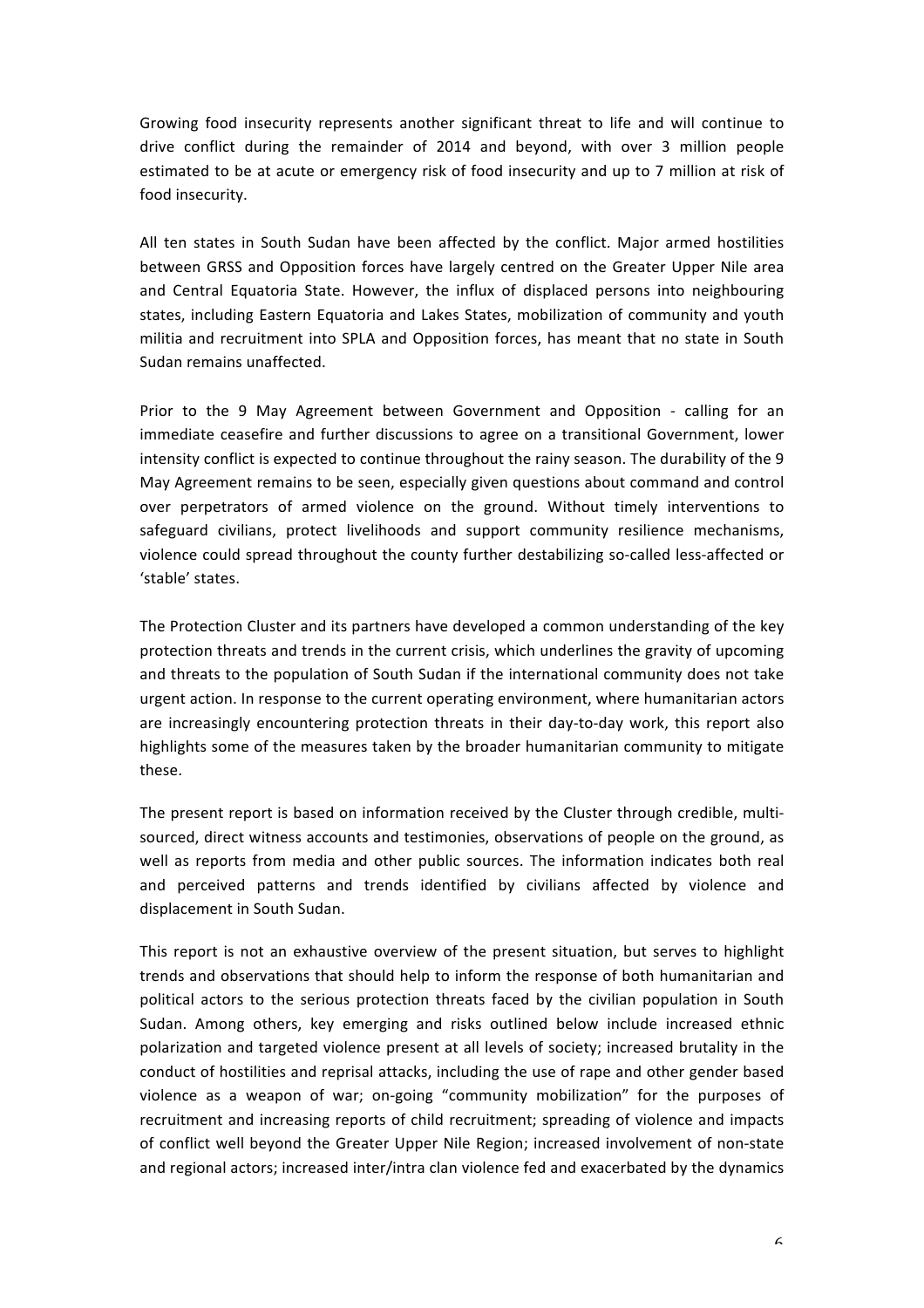of the current crisis; and emerging threats arising from increased food/livelihoods insecurity.

### **Deteriorating conflict dynamics and spreading violence**

During the week of violence which began on December 15 with clashes within Government security forces, leading to high profile arrests and purges within Government and its security organs, leading to violence targeting civilians, an estimated 600 people were killed. By the end of the week, armed violence had swept across parts of Central Equatoria, Jonglei, Upper Nile and Unity states, with mass defections from the GRSS armed forces, community mobilisation and ethnic targeting of the civilian population and massive brutality.

Since December 2013, human rights organisations and protection actors<sup>4</sup> have documented widespread gross human rights violations such as the use, by various armed actors - whether Government, Opposition or affiliates- of torture, sexual violence including gang rape, extra judicial killings, razing of homes and markets, systematic looting and diversion of food and medical stocks, and targeting civilian populations and installations such as hospitals and churches.<sup>5</sup> Military engagement between Government and Opposition forces in towns and other areas on strategic routes has been accompanied by verifiable and unverified reports of atrocities against the civilian population.

Not only are civilians being targeted on the basis of their ethnicity but also because of their presumed affiliations with the "wrong side" of the conflict by virtue of their tribal affiliation, political beliefs, or choosing not to become a combatant. These tactics have been used to deliberately deprive and coerce populations for broader military and political objectives  $$ restricting the means of subsistence and survival and causing acute suffering. Despite repeat signing of the Cessation of Hostilities (CoH) agreements, Government and Opposition forces (and their proxies) continue to wantonly target civilians and civilian property in plain sight of the international community. Under international law deliberate targeting of civilians constitutes a war crime and, if conducted systematically and on a large scale, could amount to crimes against humanity.

Although major armed hostilities have largely focused on strategic areas in Greater Upper Nile, the impact of the conflict is much more widely felt and risks spilling into areas that are erroneously deemed "stable" or "less affected". Indicative of this are reports of sporadic violence in Warrap and Lakes States, mobilization of community and youth militias, forced recruitment and on-going army defections, with associated violence in Western Equatoria, Central Equatoria, Western and Northern Bahr-el Ghazal, Unity, Upper Nile and Jonglei States.

Fighting in and around areas hosting refugees from outside South Sudan in Upper Nile and Unity States is further exacerbating poor security conditions for refugees and complicating relations between refugee, IDP and host communities.<sup>6</sup> The breakdown of social and economic bonds that currently are seen to protect some communities from being dragged

 $5$  See, e.g., UNMISS Interim Report on Human Rights Abuses in South Sudan, 21 Feb 2014; Protection Cluster Trends Analysis, 19 Jan 2014, available at http://southsudanprotectioncluster.org; and MSF press statements

 $^4$  South Sudan Protection Cluster Trends paper, January 2014; Human Rights Watch reporting see:

Jan-Apr 2014 see http://www.msf.org.uk/country-region/south-sudan 6<br>
<sup>6</sup> South Sudan Protection Cluster Trends paper, January 2014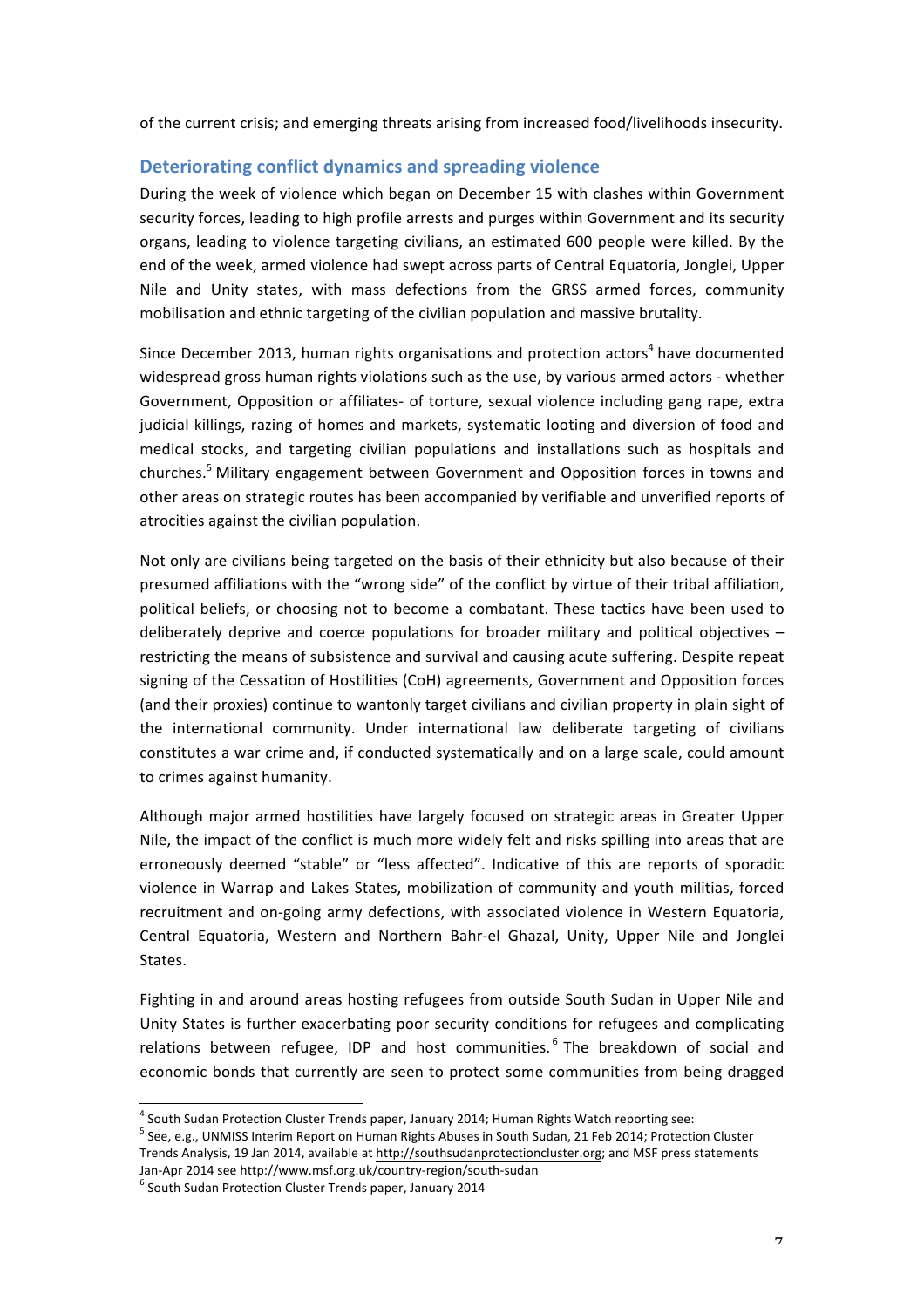into a wider conflict could do more to entrench violent conflict (by hardening ethnic identities) than national level military hostilities.

The observed deterioration and spread of violence from one area to another is in part enabled by the widespread availability and prevalence of small arms. It is impossible to credibly estimate the extent of the flow and number of arms into and within the country, given South Sudan's porous regional and internal borders. In 2011, Small Arms Survey estimated that the existing security forces – South Sudan People's Liberation Army (SPLA), South Sudan National Police Service (SSNPS), Wildlife and Fire Brigade, numbering 300,000 held 317,000 small arms and light weapons in their possession. Even this figure is widely recognized as not being reflective of the real level of arms available in the country. Moreover, the admitted existence of "ghost soldiers" on the payroll of GRSS security forces make it difficult to assert exactly how many individuals make up the total number of formal or informal security services. It is also not accounting for the arms that civilians may hold for their own protection, which are used for opportunistic crimes and engaging in the current ethnic targeting.

Finally, the conflict in South Sudan is complicated by the involvement of regional armed actors such as the engagement of the Justice Equality Movement (JEM) in Unity State and presence of the Ugandan Peoples Defence Force (UPDF) deployed at the request of the President, with the stated intent to safeguard the sovereignty of South Sudan. Threats to oil installations and activities of members of the Sudan Revolutionary Front (SRF) could further embroil Sudan into the conflict at the border, which remains tenuous. Despite strong public statements by South Sudan's President Kiir and Sudan's President Omar al-Bashir to stand united, Khartoum' loyalties are unpredictable. A key sticking point for Sudan will remain Uganda's engagement, and alliances between the SPLA and Sudanese armed groups, such as the SRF or other Darfuri groups, or the influence of military hardliners in President Kiir's inner circle, including loyalists who were part of the Khartoum Government of National Unity (GNU).

The withdrawal of UPDF from South Sudan has been one of Riek Machar's main preconditions during the Addis Ababa talks and could also be seen as an indicator of the Government's commitment to a peaceful resolution to the conflict. What is clear is that both parties continue to employ military engagement, delaying tactics, and exchange accusations of mass atrocities committed by the other side to seek political leverage in Addis Ababa. Finally, the influx of refugees into Kenya, Uganda, Ethiopia and Sudan presents serious human security challenges for these countries, especially if these numbers swell in anticipation of further conflict, violence and displacement.

In a country where prevalence of arms was already notoriously high, individuals and communities are resorting to armed violence, against an environment of impunity and lack of law enforcement capacity, constantly shifting frontlines in the armed conflict, affecting perceptions of security and self-help measures taken ensure the safety of families, livelihoods, land and cattle. The widespread availability and use of arms perpetuates the cycle of retaliation and generalized insecurity, as well as increasing incidents of opportunistic, violent criminality. Reports of the mobilization of informal militias also raise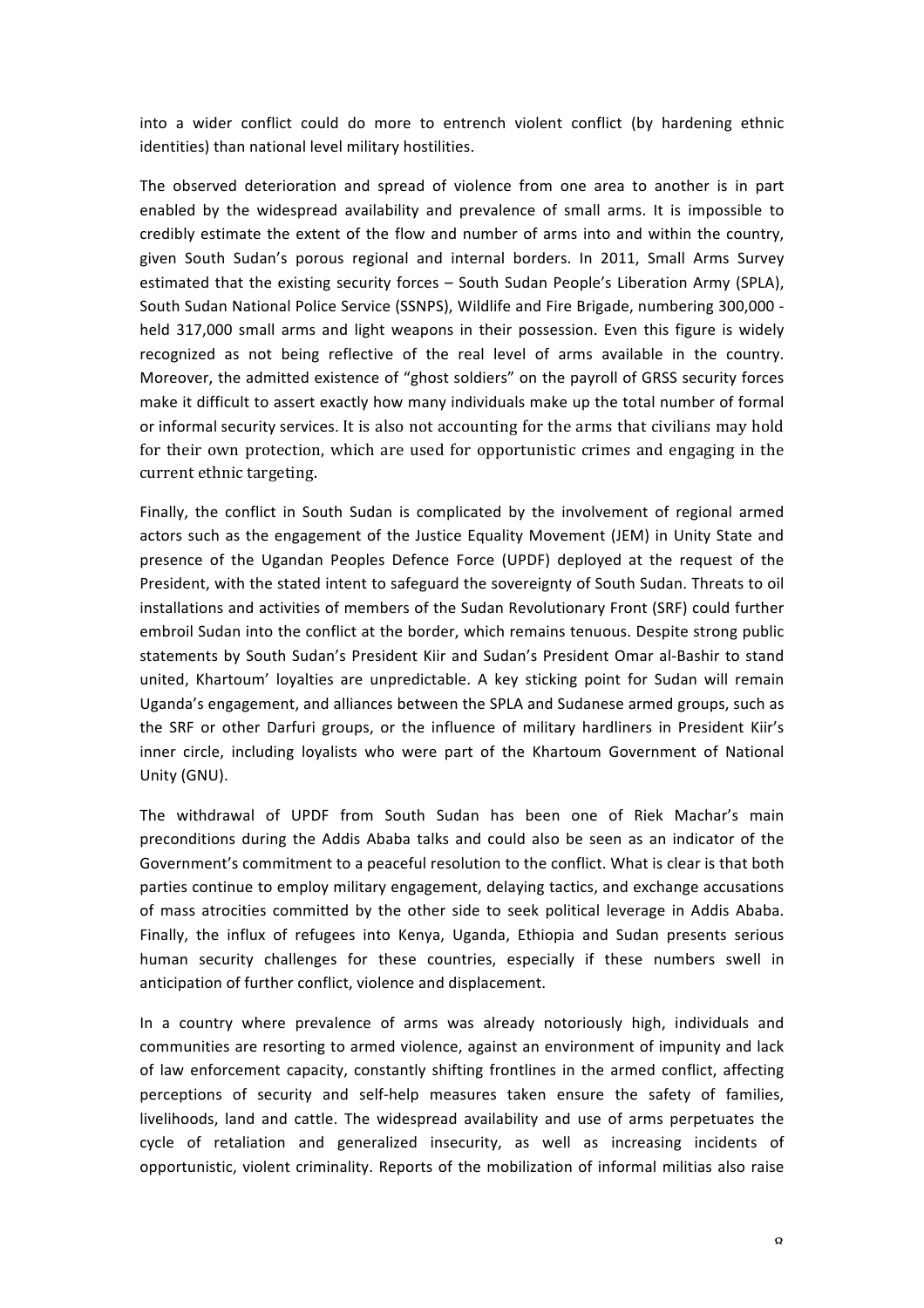serious protection concerns, given the ill discipline and lack of effective command and control structures over these irregular forces.

The civilian and humanitarian character of refugee camps is also being increasingly compromised. The situation in refugee hosting areas in Unity and Upper Nile in particular is complicated by large numbers of IDPs fleeing instability and regular upsurges in fighting, posing significant physical security risks and further challenges to the civilian and humanitarian character of refugee hosting area. Allegations or presumptions that some among refugee populations or refugee leaders have or may "take sides" create further insecurity and risk de-stabilization in these areas and threaten security of refugees, host communities and IDPs. 

#### **Community mobilisation**

In response to the outbreak of violence in December 2013, different communities across South Sudan have reportedly mobilized militarized youth, community defence groups or informal militias. Specific examples include, the White Army  $-$  a coalition of Gawaar, Lou and Jikany Nuer, Dinka *titweng* - armed cattle keepers in the Twic area of Jonglei State and parts of Northern Bahr el Ghazal State, as well as Mundari groups in Central Equatoria. Some of these groups are more visibly active in the conflict than others and are not often involved or engaged in violence linked to the interest of South Sudan's political elites, instead primarily using the current conflict as an opportunity to respond to both current and historic injustice and pre-existing grievances.

The easy access to arms, combined with the security and leadership vacuum, and experiences of conflict create a cycle of marginalization and revenge, and are key catalysts for mobilisation. Youth, predominantly boys and young men, are actively recruited into these groups and refusal to engage can be a factor for social isolation and exclusion or worse. Although members of these groups are perceived as poorly trained, this is not always the case. Moreover, primary loyalties of these groups are often to the clan or specific ethnic affiliation, its members, leaders within and communities as opposed to military commanders with whom they may be presently allied.

Large-scale mobilisations risk widening and deepening the conflict further, while at the same time entrenching violence along ethnic lines. Targeted killings of one ethnic group by another, whether actual or perceived, have been a powerful mobilizing tool for youth groups. As more communities come under attack this will continue to aid recruitment, and community engagement in brutal cycles of violence. However, it is important to also recognize that mobilisation has occurred for a variety of reasons: offensive and defensive community security (including revenge attacks to protect livelihoods or to reprisal along ethnic lines), opportunistic alliances to gain access to political or economic power, or social mobility, allowing military actors to open up new fronts, and unleash secondary conflicts as part of wider military strategies and political manipulation of certain groups and grievances. Mobilisation is facilitated and exacerbated paradoxically by poor information networks which allow rumours to spread and limit knowledge of political developments such as ceasefire arrangements.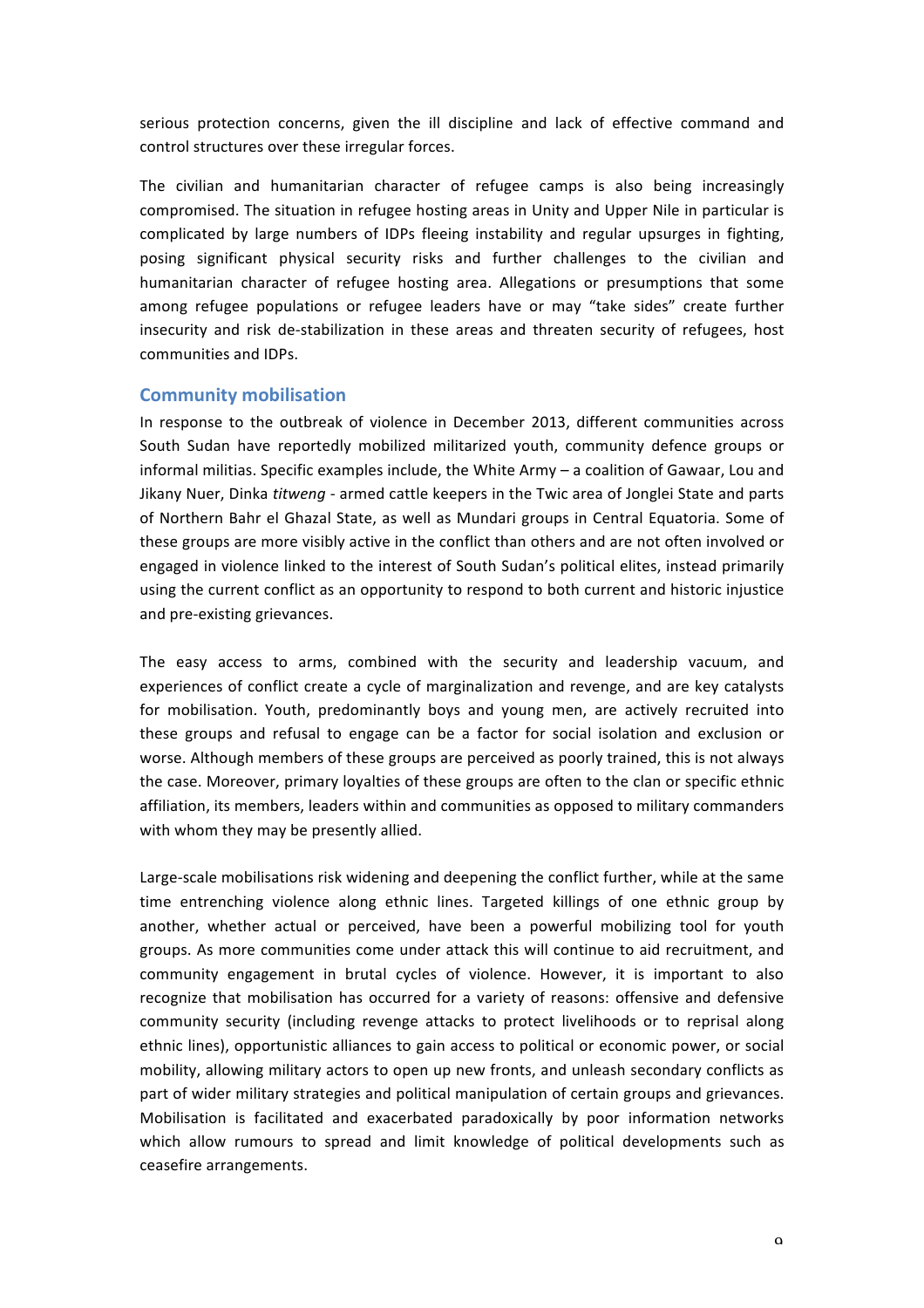At times, many of these motivations may be deeply interlinked. For example, the White Army is said to be primarily motivated by the desire to seek revenge for ethnic killings of Nuer civilians in Juba, whilst also being linked through military loyalties to key defecting members of the SPLA, while also being a key defence group for northern Jonglei. The White Army is likely to shift its agenda and purpose throughout the conflict. Importantly, intra-Nuer conflicts have been noted as being some of the most brutal in recent years and clear divisions exist between the Nuer clans, who make up one of the most well armed local militias in the country. As old and new local militias crop up, communities seek to protect themselves and further exacerbating communal tensions and insecurity. The potential impact of communal violence, if fully unleashed, will have a devastating impact on the humanitarian situation in country.

### **Political Players**

The current political landscape of the conflict is concentrated around the political conflict between former Vice-President Riek Machar, as the figurehead leader of the Opposition and President Salva Kiir as the current head of the SPLM and Government. This simplistic reading assumes that both leaders are able to unify political and military forces, which is not the case.

As the conflict has continued, neither Machar nor Kiir have been able to create a unified front within his or her own fragmented interest groups. At the political level the SPLM has been an institution riven by internal divisions and competing interests groups, requiring Kiir to negotiate a delicate balance between hardliners and loyalists. Machar cannot claim the loyalty or indeed support of the former political detainees, a number of whom are now part of the IGAD mediation process, representing a "third front" of "moderate" political leaders; this includes Rebecca Garang an iconic figure within the SPLM movement and influential Dinka Bor leader. 

However powerful many of these political figures are it does not necessarily mean that they command support of the South Sudanese population. Indeed, it is important to remember that many of these leaders were linked to allegations of corruption, and stoking internal armed conflict (inter-communal).

### **External Actors**

Events in South Sudan are incredibly important to key regional actors. Renewed conflict risks destabilizing the region economically, as well as causing spill over violence and related impacts, such as the deepening refugee crisis. Key regional actors such as Sudan, Ethiopia, Uganda and Kenya have thrown their support behind the IGAD peace efforts. However, each has powerful interests and shifting agendas vis-à-vis South Sudan that must be keenly monitored. For Sudan, stability and securing oil revenue is critical. Bashir's overt support for Kiir is dubious to say the least. Reports of SPLM-North and JEM (member of the Sudan Revolutionary Front) engagement also call to attention the tenuous nature Sudan-South Sudan military relations. Uganda continues to provide Kiir with direct military support for the purpose of defence and territorial gain. This questions the impartiality of Uganda in the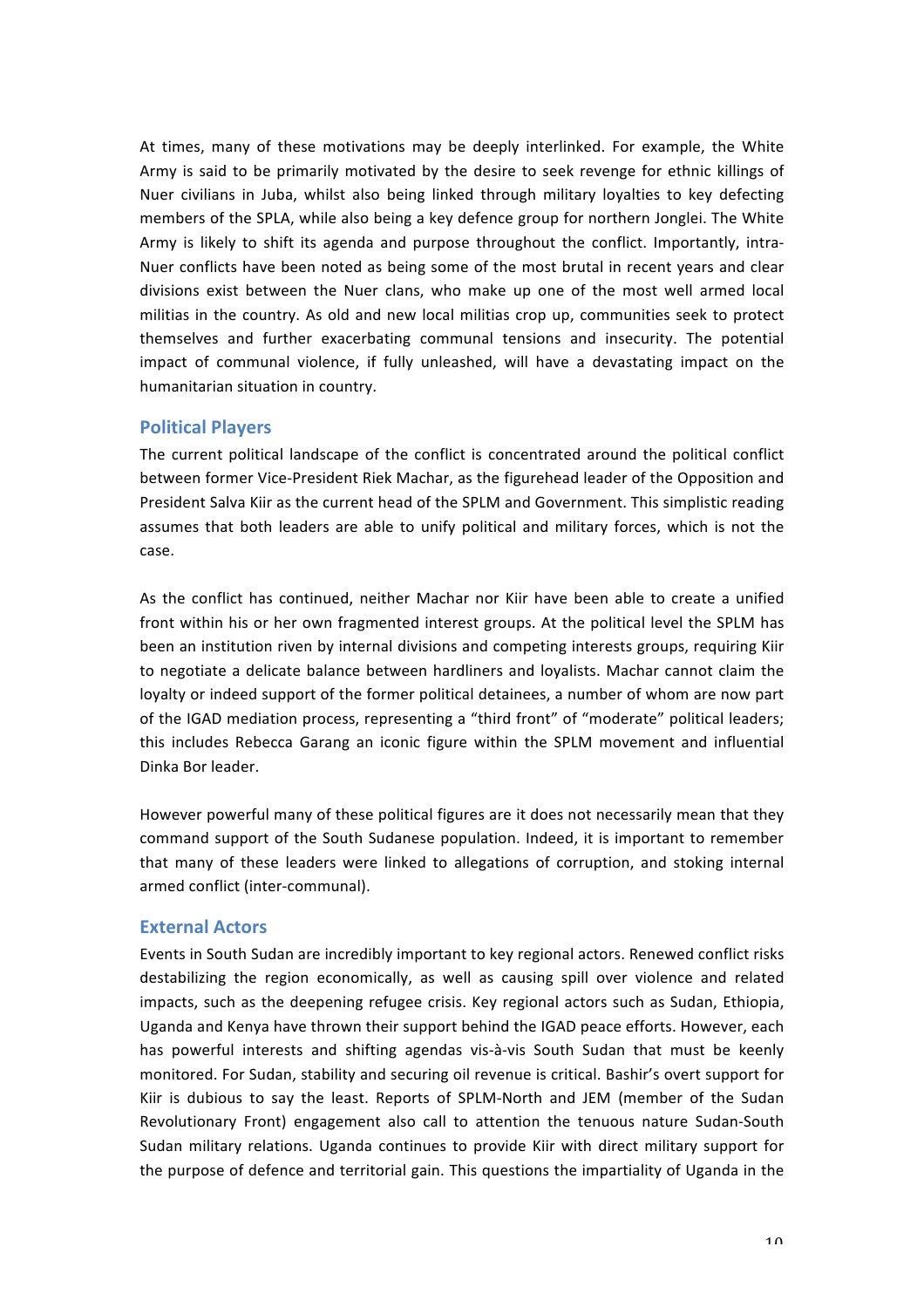conflict and is having serious repercussions for Ugandan citizens working within the aid community. Their protected status as humanitarian personnel continues to be compromised. Other countries such as Ethiopia and Rwanda are also intimately tied to peacekeeping missions. If regional players fail to have a clear regional approach to South Sudan and ending the conflict their involvement may actually serve to prolong the conflict, and increase the risk of violence against foreign nationals from those countries.

#### **Peace Talks**

It is important to recognise that both the Government and Opposition have signed agreements to protect the civilian population of South Sudan. In reality, these commitments are not translating into increased peace and security for the people of South Sudan. While important to continue to pursue a tangible peace process, the ground reality should not be overlooked in the process of encouraging political processes.

The IGAD mediated peace talks that have produced a series of fragile deals- Cessation of Hostilities (Jan 2014), its recommitment (April 2014), and the 9 May agreement. Whilst regional leaders rapidly launched the IGAD led mediation efforts, negotiations have been marred by political power play, unreasonable time frames, a milestone driven approach, and has been limited to exclusive participation of South Sudanese elites.

Just as the 2005 CPA process was critically deficient in achieving an inclusive process that resolved the root causes of conflict, the IGAD process risks making the same mistakes. The current process is open to the political manipulation by the Opposition and Government who frequently deploy delaying tactics and impose preconditions on an already convoluted process. The lack of robust follow-up to violations of the cessation of hostilities is concerning, as is the lack of will to grant a temporary ceasefire to support the movement of civilians and humanitarian personnel and assets before the worst part of the rainy season. Gaining military advantage appears to be the overriding motivation of all relevant parties. The IGAD process will need to be clearly orientated towards an approach that places the interests of South Sudanese people at the centre, articulates a process of accountability, discusses realistic measures to enable durable solutions to those displaced by violence, and is realistic in terms of a timeframe.

# South Sudan: An Invisible Conflict?

#### **Conflict in isolated areas**

While actors such as have made efforts UNMISS (Human Rights Division), Human Rights Watch, Amnesty International and the Protection Cluster to gather information on the context in South Sudan, the reality is that whatever is possible to observe and document, the invisible conflict is likely to be much worse.

While there have been very visible impacts of the violence over the last five months not least the significant displacement of populations into PoC sites, and the depopulation of areas of Juba, Bor, Malakal and Bentiu, these towns account for a fraction of the over- all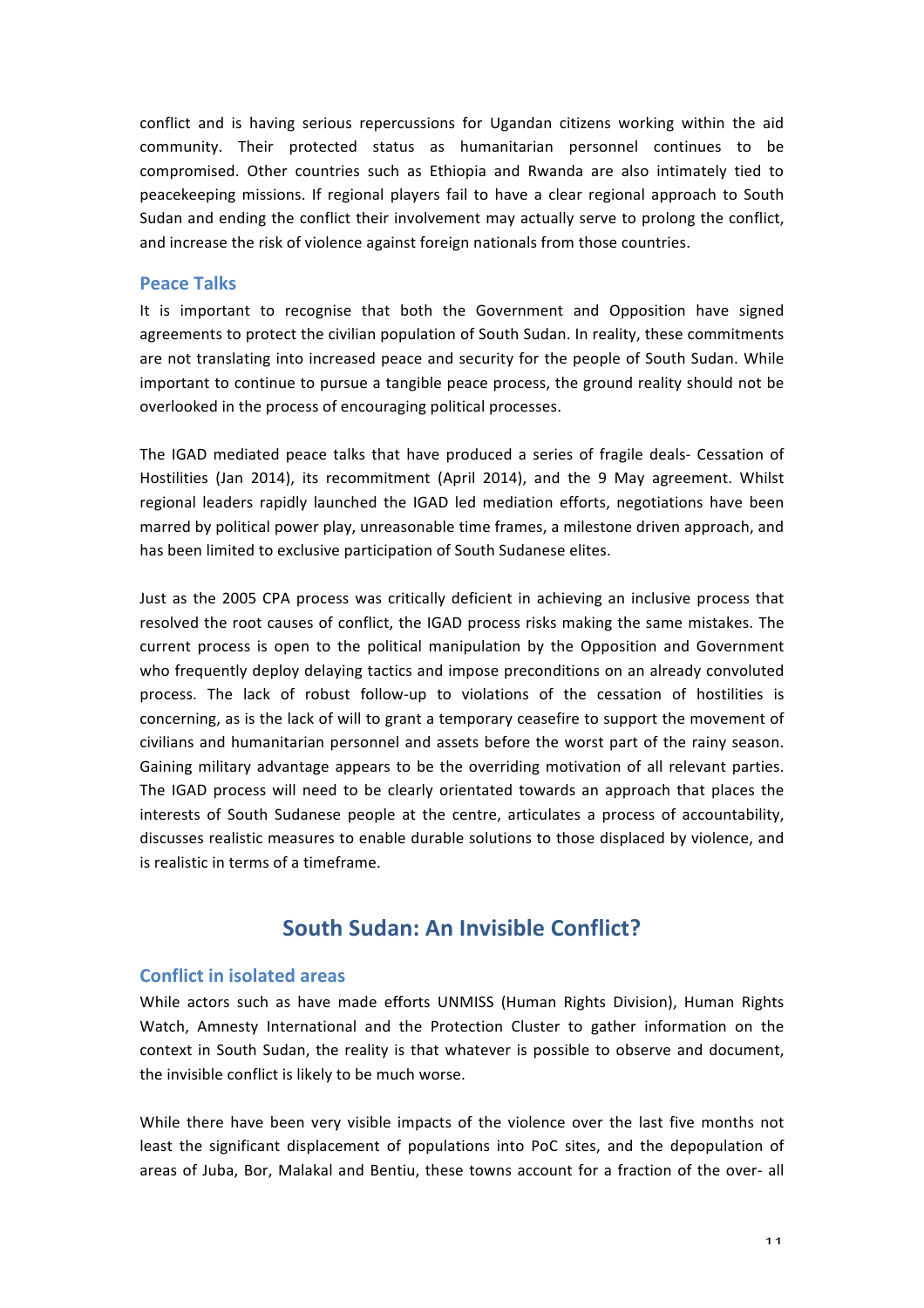percentage of the population in the most affected States of Upper Nile, Unity, Jonglei and Central Equitoria State. While reports cannot be confirmed, because of poor access and limited presence of humanitarian and human rights partners to large parts of South Sudan, the indications from existing reports are deeply concerning.

In repeated interviews conducted by Protection Cluster partners, civilians who have managed to flee have reported consistent patterns of violence levied against them by all armed groups, including Government, Opposition and opportunist perpetrators of violence.

Based on credible reports and direct observation of the ferocity of the violence in some of South Sudan's major towns, the Protection Cluster remains concerned about alarming reports of violence in areas that are not visible due to a lack of presence on the ground. Images from organisations such as the Satellite Sentinel project and UNITAR have shown extensive razing of villages and other properties through the use of satellite imagery, and survivor testimonies have reported the clear and deliberate targeting of civilians by armed groups. 

With consistency, eyewitnesses have remarked on the significant shift in the nature of the conflict in contrast to previous periods of armed violence in South Sudan. In particular, targeting of women and children by armed groups, whether Government, Opposition or other armed groups, has been repeatedly highlighted. Survivors have described in detail how armed groups have sought out woman and children  $-$  subjecting them to rape and sexual assault, prior to their execution. The excruciating brutality of detail provided by traumatised survivors mirrors the concerns raised by senior human rights experts and UN figures on the shifting nature of the conflict in South Sudan.

The unseen must be brought to the forefront of the minds of the international community when assessing the trajectory of the conflict, examining the credibility of the any cessation of hostilities or ceasefire agreement and assessing the needs of highly vulnerable and conflict affected populations. Reports of violence targeting civilians, in addition to information gathered by UN OCHA on displacement patterns, including secondary and multiple displacement due to conflict, indicates that the conflict is increasingly spreading into other States and other pockets of the country and is to date entrenching along hardened ethnic lines, as well as leading to increased fracturing of sub-clan tensions. Local level disputes and issues that may not translate into the attention of the international community are indicators of local level conflict.

While these may not result in significant increases in affected populations - either through loss of life, displacement or loss of employment/livelihoods, it has a significant impact for individuals and families caught in areas outside the reach of protection and humanitarian partners, and points towards the longer-term trajectory of the conflict. The Protection Cluster cautions against any analysis which categorizes specific states in South Sudan as 'Red' or 'Green', 'more' or 'less-affected' by violence and susceptibility to conflict or otherwise reduces the conflict to the Greater Upper Nile area. Without a coherent and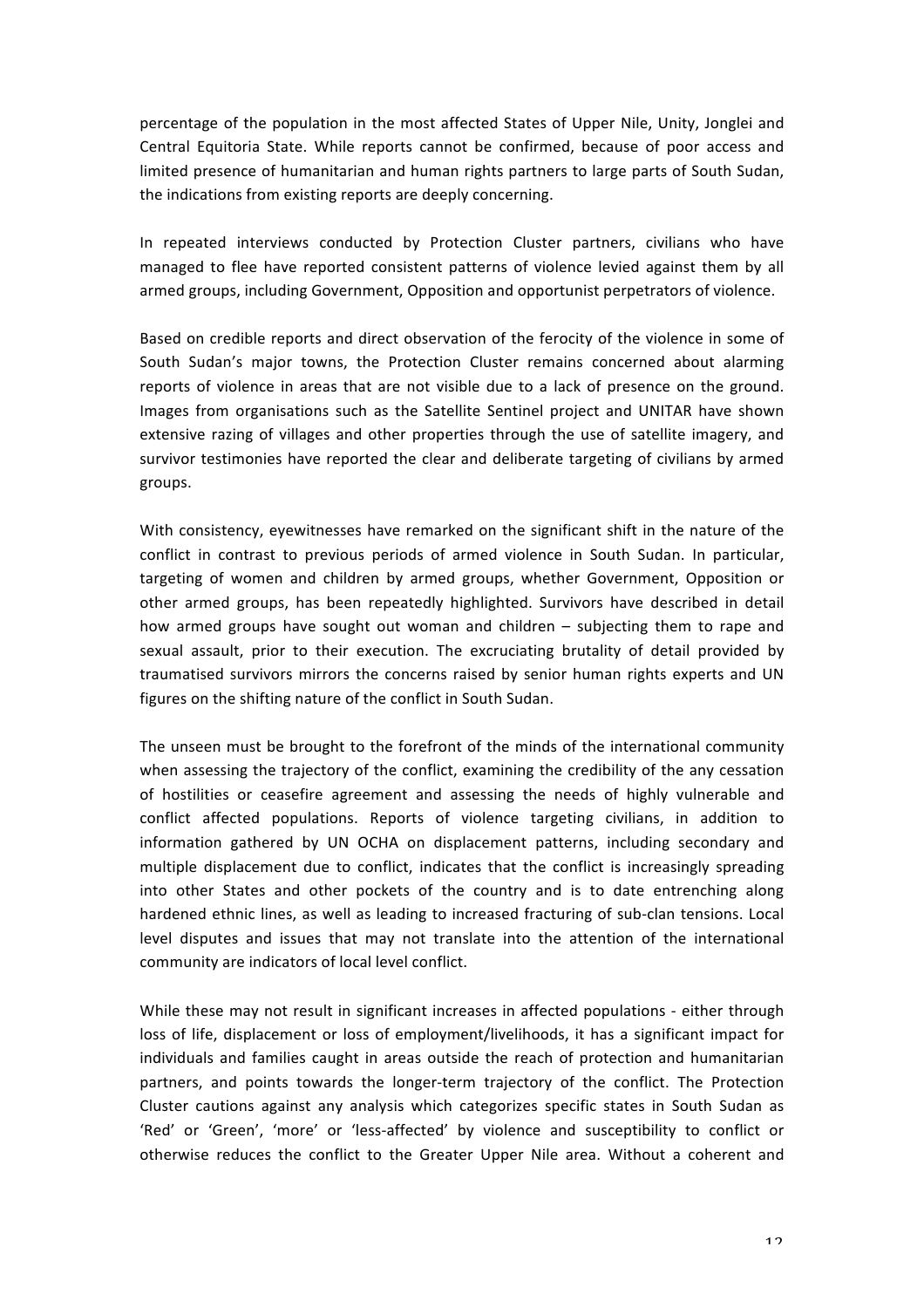credible political process to stop the violence and address its causes, the conflict has the potential to visibly take hold across more states in South Sudan.

### **On-going displacement, with limited protection**

While much of the attention of the international community has focused on those displaced into UNMISS PoC areas, the vast majority of those displaced are seeking refuge in areas outside of UNMISS bases. The visibility of most of the displaced is extremely low, with limited access by humanitarian partners and the numerous pockets of displaced populations, including those absorbed into host communities. At present humanitarian actors are balancing the provision of resources with being able to adequately monitor displacement patterns.

The large and increasing numbers of people being displaced beyond UNMISS' PoC areas means more people do not have access to physical protection. The impact of this has been that populations are either absorbed into host communities who themselves may be vulnerable due to the destruction of markets and limitations on freedom of movement and/or facing multiple waves of displacement as they have been forced around by the conflict. 

Nassir is an example of this dynamic. The population of Nassir swelled to almost 20,000 people; as of 11 May the population of Nassir had almost been entirely depopulated into Ethiopia and other locations in South Sudan. Large influx of displaced populations that are then further displaced due to on-going violence and insecurity is putting significant pressure on people's safety, resources and ultimately their ability to survive the impending food and health crises.

### **Exposure to Sexual Based Violence**

Gender based violence including sexual violence during and following active fighting  $-$  in the forms of domestic violence, rape and sexual assault, sexual harassment, survival sex, prostitution, and sexual exploitation and abuse, have been identified as issues of concern by the humanitarian community and IDP communities themselves. These incidents have occurred during active fighting, displacement and at the point where people are displaced. While this paper elsewhere raises issues of recruitment and mobilisation, which in itself can be a form of gender-based violence, this focuses on sexual violence.

There are continuing reports of women and girls being raped by armed actors during active hostilities such as attacks on villages and towns, and during the course of displacement. The recent UNMISS Human Rights report<sup>7</sup> states that all parts of the conflict have committed acts of rape and other forms of sexual violence against women of different ethnic groups. The forms of sexual violence used include rape, sometimes with an object (guns or bullets), gang rape, abduction, sexual slavery. Sobering reports of women being 'raped to death' is a graphic example of the levels of violence being exacted against women. For those women who do not die, they are forced to live with the trauma, potential social rejection and high probability of physical injuries such as fistula.

 $7$  Conflict in South Sudan, Human Rights report, 8 May p. 49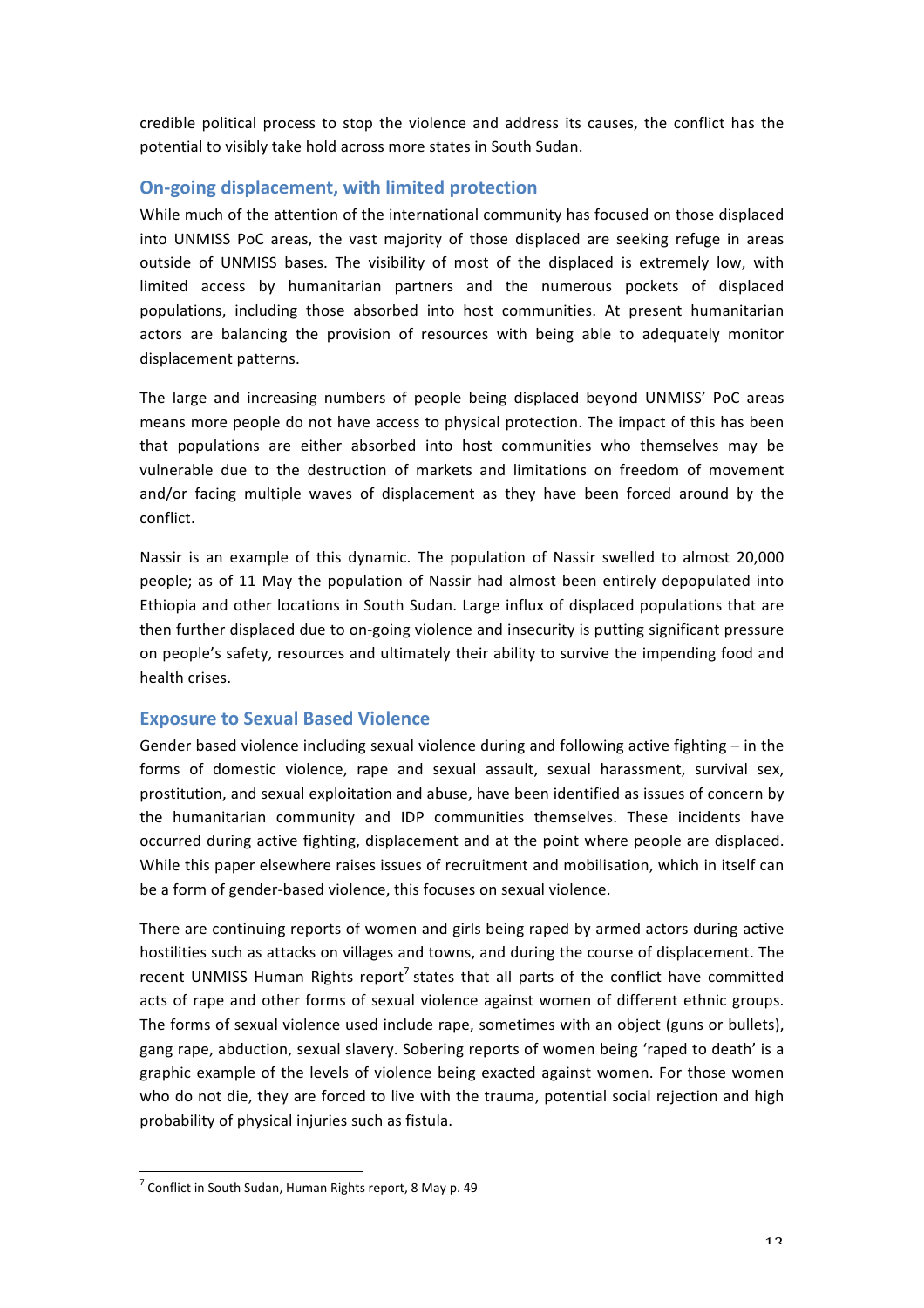At the point of arrival in IDP settlements, particularly PoC areas, gender and sexual based violence have been repeatedly and regularly reported.<sup>8</sup> There have been issues around formal reporting, as many IDP women are reluctant to come forward and file any formal report. Some actors have voiced concern at the emphasis on 'getting the numbers' and the persistent call for 'evidence' of GBV, which has undermined the GBV response and hindered preventive action being taken.

While there is a need for data collection including use of GBVIMS, it should be in combination with other elements of a GBV prevention and response based on assessment of risks and evidences from other emergencies. There are many barriers to reporting and data collection. It should be noted that security is not guaranteed for victims/survivors in PoC areas where victims/survivors live in close proximity to the perpetrator/s. There is no one or system to keep the victim/survivor safe if it is discovered that she has reported the violence, and the perpetrator finds out. The emphasis should not only be on documenting cases, but rather on recognition that GBV will occur in conflict and emergency, and that it is an underreported crime, with actions taken to prevent incidents based on known threats and risk factors.

Women and girls have complained of sexual harassment and assault in and around latrine and wash facilities, as well as poorly lit areas in the PoC sites during night time, facing risk of assault when they go outside of the PoC sites for livelihood and firewood collection. Limited patrolling in some locations, lack of lighting, limited number of grinding machines to grind food, and lack of access to charcoal or firewood, has put women and girls safety at risk. Reports of GBV while women are walking to get sorghum grounded, or to collect firewood, have continued.

Inadequate provision of patrolling in some locations and inadequate security measures remain of concern high levels of harassment and reported sexual harassment and violence by women using particular roads and exits from PoC areas. Lack of services, either due to resources, access or space acts as deterrence to persons affected by sexual violence reporting crimes, seeking follow up treatment and achieving legal remedy.

#### **Structural and institutional violence**

An overlooked element of the types of violence in the current conflict is structuralindividuals and institutions leveraging their position to deliberately control or target specific groups. Since the conflict began, control of airports and roads has been used to deny people the freedom to move within South Sudan or access asylum, with continued reports of people being denied the ability to move around or leave the country by air, harassment at airports and general intimidation.

The ability to control the movement of people, goods and money has been utilised by both the Government and Opposition forces to demonstrate and exercise territorial control. Armed actors are reported to have confiscated equipment, prohibited the use of some assets such as satellite phones, placed levies and fines on movement of people and goods,

 $8$  Noting that this may appear a particularly acute problem in PoC areas simply because of population concentrations and consistent access of humanitarians to them.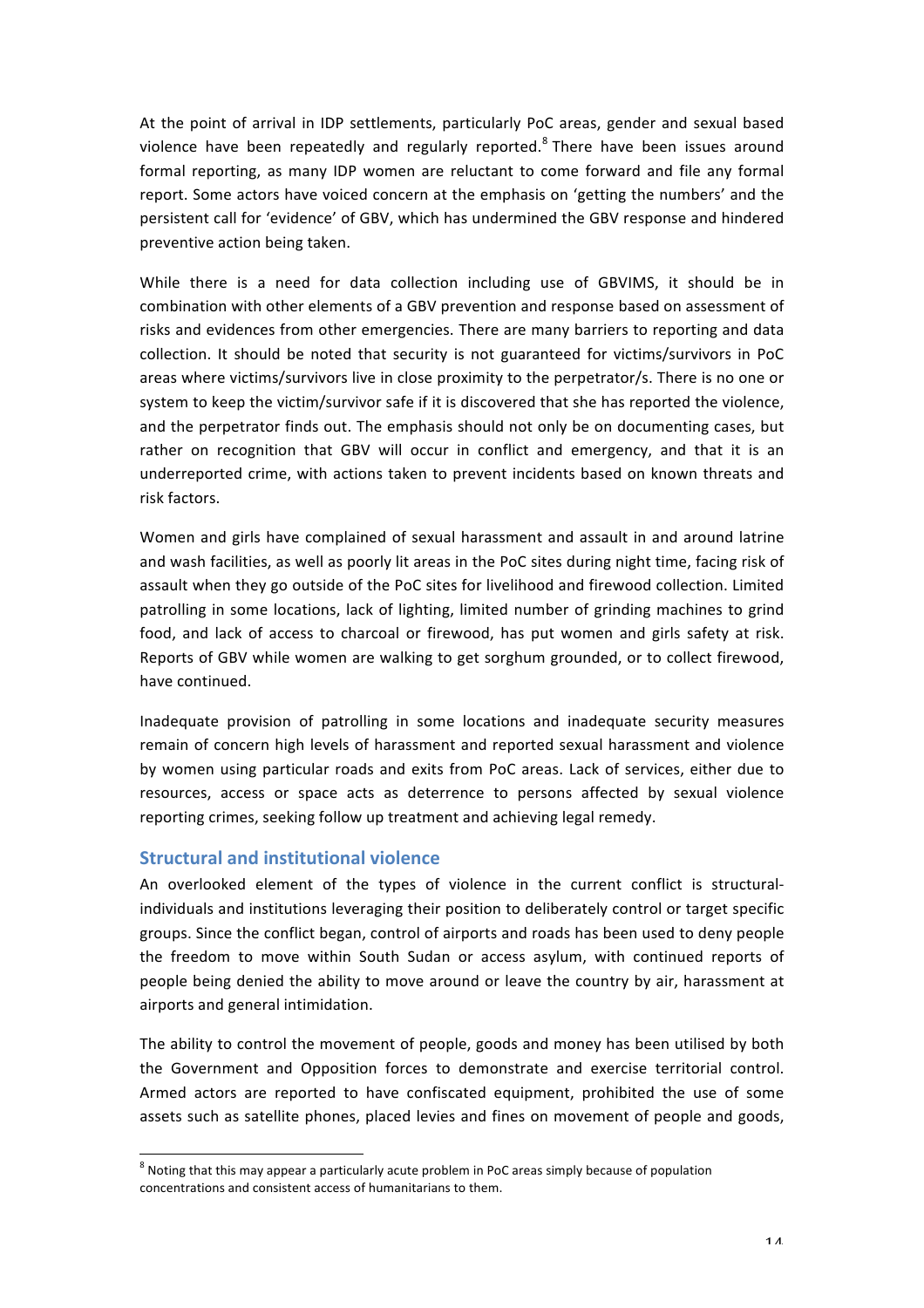among other interference and restrictions on movement. The withholding of civil service salaries is a concerning mechanism used to control populations. In February 2014 it was reported that Government officials were requiring people to come to State capitals to collect their salaries - requiring individuals to cross conflict lines and presenting themselves in a location that a person felt unsafe. Using payment as a way to coerce people out of areas or deprive groups or locations of resources demonstrates that physical violence is not the only leverage over vulnerable groups. Restrictions on the legal flow of money undermines the resilience of education, health and other essential services to the violence and also destabilizes the markets and other economies.

More direct examples of this form of institutional violence levied against civilian populations include incidents in Maban where Nuer civilians were given 48 hours to leave the county by local authorities in mid April. While high level Government authorities may not have explicitly sanctioned or authorized specific actions or attempts to push specific ethnic groups out of 'mixed' areas, many such statements of actions have been observed with little or no consequences. Disarmament has also become a visible tactic, with authorities disarming and/or demobilising SPLA/SSNPS of specific ethnic groups.

In addition to these obvious issues. Protection Cluster partners have witnessed the trend of increased militarization of civil administration and civil dispute mechanisms across the county, in both rural and urban areas, whether Government or Opposition controlled, and in disputes involving host communities, IDPs and refugees. Civil disputes mechanisms with military interference or involvement reduce the likelihood that due process will be observed in dispute resolution and increase intimidation of one or both parties. The trend of militarizing civil posts and conflating civil and military state functions has been observed in many States across South Sudan, and has not been limited to only those states with high incidents of armed violence.

The Protection Cluster is additionally concerned that administrative authorities are using their powers to curtail independent monitoring and reporting of journalists and media outlets, by authorizing and conducting raids or closing print and broadcast media. The raids on the Citizen and Juba Monitor represents how administrative control is being used to curb the flow of information and freedom of speech in South Sudan.

#### **Hate speech**

Hate speech has reportedly started increasing, including among youth and children, in urban contexts of displacement. This includes increased graffiti and general language used in relation to the 'other' ethnic groups. The incident in Bentiu where local radio was alleged to have used radio to transmit hate messaging and instructions is one example of the concern that local language media, which remains largely, unmonitored.  $9$  That being said, the language used in public statements by both Opposition and Government representatives to media, in public gatherings and other meetings continues to be worrying in both its hostility

 $9$  The Protection Cluster has recommended the monitoring of local language radio and other media in both South Sudan but also Diaspora. If these activities are being conducted in a structured manner, the Protection Cluster is unaware of these activities or their outcome.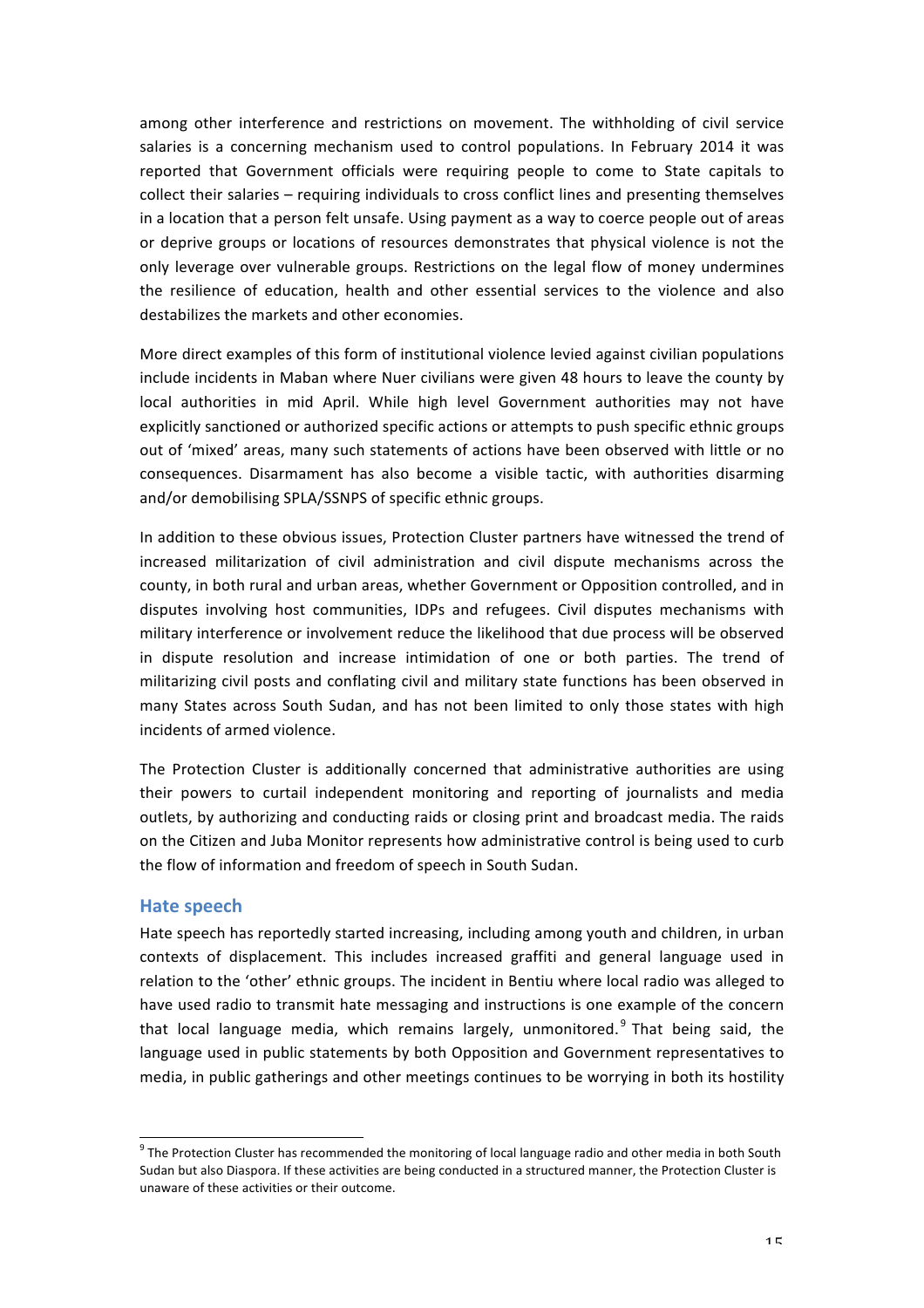and the increasing entrenchment of a hard-line and uncompromising narrative of the conflict and any potential solutions.

# **Increased Mobilisation and Militarisation**

## **Child Recruitment and Children associated with armed forces and armed groups (CAAFAG)**

The increased recruitment of child soldiers has been observed since the outbreak of the conflict. There are some reports that more than 9000 child soldiers are currently taking part in the conflict in South Sudan, with one partner describing seeing a child 'too young to be able to hold his gun' manning a checkpoint in Bentiu in early April 2014. While definitive numbers of child soldiers remain difficult to establish, given the history of the use of child soldiers by all armed groups in South Sudan and the inevitable loss of life of active combatants, the use of child soldiers is only likely to increase as the conflict continues.

The armed groups currently involved in the fighting have a long prior history of using child soldiers in active hostilities. The SPLA and SPLA/IO have been criticised for the recruitment and use of child soldiers. Military groups reportedly recruit children because it is cheaper and quicker.

Abduction of young boys and girls, and recruitment of very young children is regularly reported, with children increasingly detained and abducted at checkpoints. Although women and children report being able to move more freely than men, who are increasingly confined in isolated areas including UNMISS PoC sites, threats to the movement of children in the form of recruitment and abductions marks a further deterioration in the conflict.

UNMISS Child Protection and SPLA Child Protection Units are jointly working on a plan to prevent child recruitment within the SPLA. At present, child recruitment carried out by the SPLA/IO cannot be addressed by UNMISS directly. Without strategies to both prevent children from being recruited, including education initiatives and sustained livelihood interventions, and ways for working with all armed groups, children are likely to continue to be recruited throughout the country to participate or support hostilities. One of the key Disarmament, Demobilisation and Recruitment (DDR) challenges centres around a lack of resolution on how to address a system, which required demobilization into the SPLA in order to activate support through the established DDR process.

### **Forcible recruitment of adults?**

While the issue of mobilisation of youth and regional militia groups, such as the White Army and Equatorian Defence League, has been addressed above, the wider issue of enforced conscription risks being overlooked. In order to sustain a conflict, both the Government and Opposition forces require significant numbers of young men to mobilise and fight. The Protection Cluster has received reports of the names of between 5000 men per state or 2000 per county being requested by authorities to mobilise into armed groups. Protection partners are concerned that IDP settlements, including UNMISS PoC areas are points of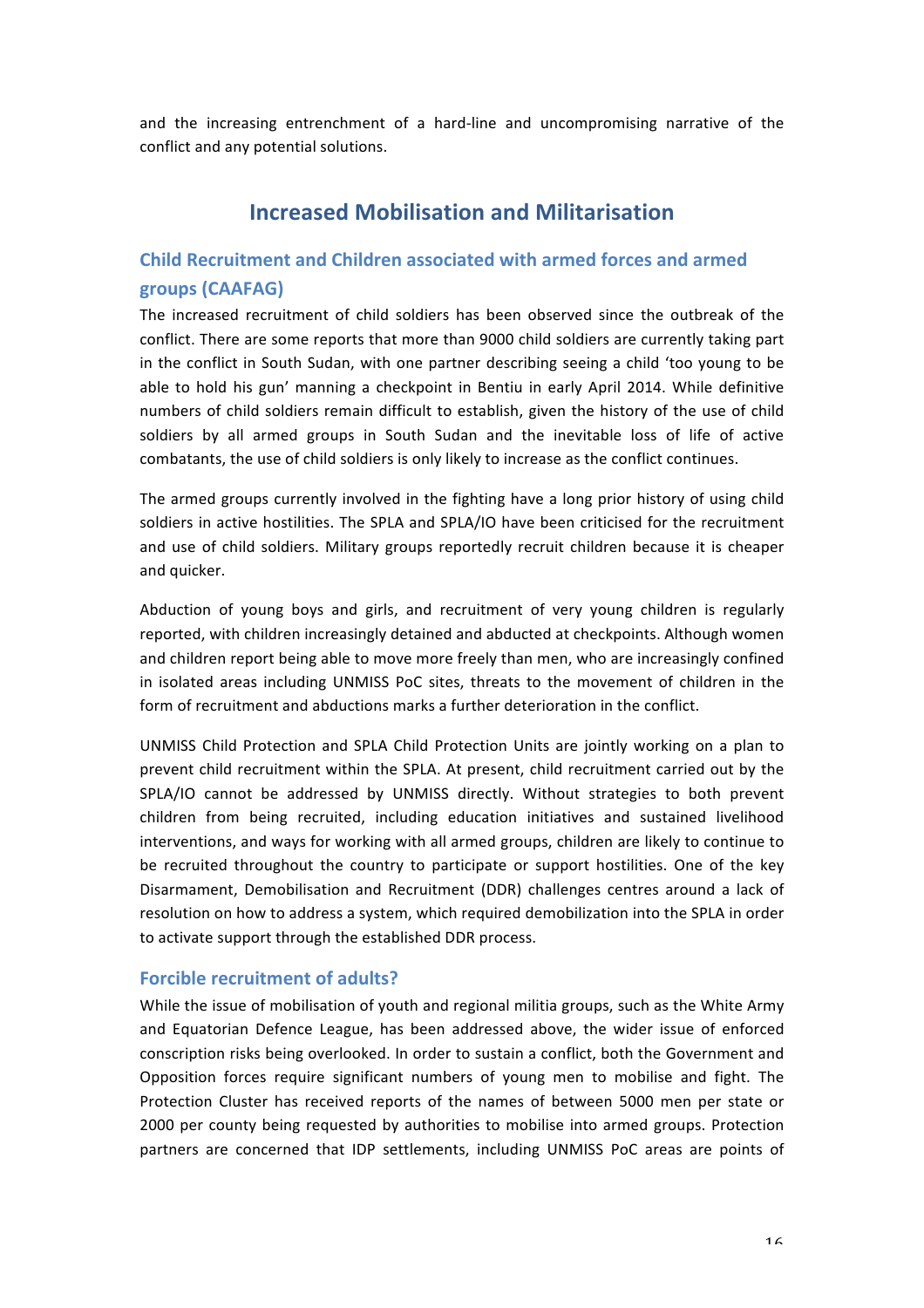recruitment for men and children. In addition, IDPs who have left Opposition areas have reported that men have either stayed or been left behind to fight.

In addition, protection partners working in states such as Northern and Western Bahr El Ghazal, Western Equatoria have received reports of persons joining the SPLA because of the failure to pay the salaries of other civil servants and front line service providers. The lack of salary increase the likelihood of enrolment of individuals in armed groups, prolonging the violence and removing essential skills from the livelihood sector further undermining resilience to the effects of armed conflict.

### **Occupation of civilian infrastructure**

The occupation of schools has been a consistent issue throughout the conflict, and was a pattern before the most recent conflict. In addition to the destruction of health premises by armed actors, reports of hospitals and clinics being occupied by armed actors remains worrying of concern.

In locations such as Bor, where the SPLA committed to leaving the local hospital, which they had been occupying, the pattern by both SPLA and SPLA/IO has remained that during active violence and high casualties, armed actors have occupied and taken over health facilities being used for the treatment of sick and wounded. This was also observed when the SPLA/IO established an operational centre within the hospital in Bentiu.

There are strong indications that, as the conflict continues, public structures, in particular hospitals (and schools?), will continue to be controlled by armed groups during elevated levels of conflict/casualties. This creates significant challenges for humanitarian programming, hampering efforts to ensure that civilians injured as a result of the conflict receive safe and timely medical attention.

# **Increase in Local-Level Conflict and Tensions**

### **Land related conflict and tensions between displaced and host communities**

Protection partners are observing increased tensions related to land rights, separate from the issue of secondary occupation of homes. With the slow adoption of the Land Policy and Land Act at the end of 2013, tensions over land rights has left many people in South Sudan facing legal uncertainty in relation to their security of land tenure. Both returnee populations and populations who previously experienced large influxes of IDPs face a significant degree of uncertainty and reluctance to accept new IDPs into their communities. This creates challenges in enabling displaced populations to freely seek shelter in locations they perceive to be safer where they can be provided with basic services and assistance, including to areas within Eastern Equatoria or Warrap States which are adjacent to locations of active hostilities. At best, this creates a push factor by the potential host population of IDPs resulting in secondary and tertiary displacement for affected communities and at worst is potentially driving towards conflict between the 'host' and IDP populations.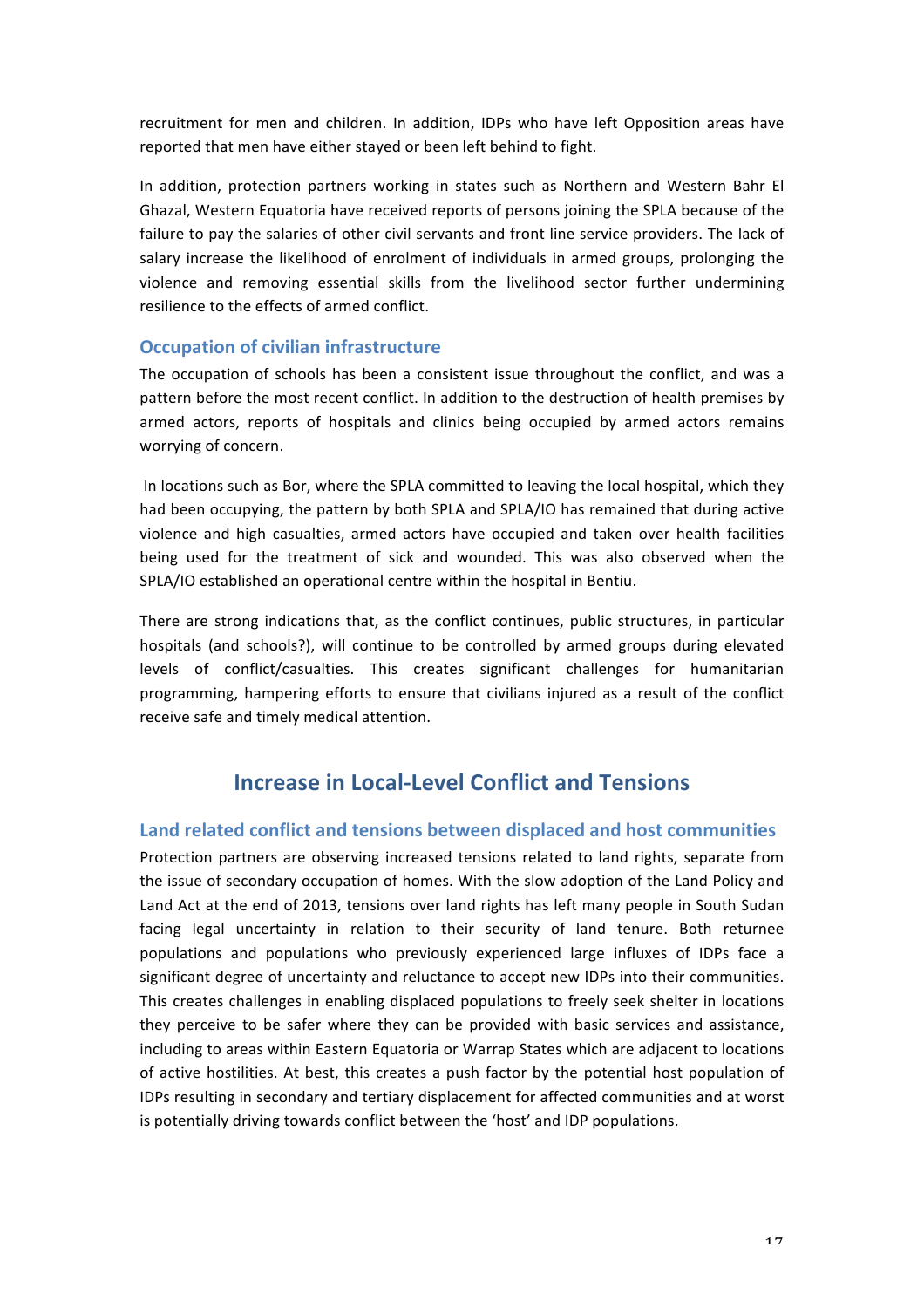The current situation of displacement also points to the high possibility of continued secondary occupation - already observed in Juba and Bor - of land and housing left behind by those fleeing violence by persons who were not the original, pre-crisis, inhabitants. In Juba teams observed the occupation of homes by SPLA and SSNPS who had been transported to Juba, in order to bolster the troops in CES and/or other locations. In Bor, the increase of IDPs arriving from Duk and Twic East Counties and potential other new arrivals again increases the opportunities for secondary occupation of homes and other land and property disputes.

In both Bor and Juba reports of IDPs from other locations occupying the homes of families who had previously been displaced point to the complexity of multiple displacements and risk exacerbating tensions or leading to further conflict over unresolved or simmering issues of property rights. Even if the May 9 Agreement holds, secondary occupation presents a serious risk of leading to additional community level violence, in addition to being a barrier to durable solutions.

A significant step towards addressing these tensions requires establishing clear land and property resolution procedures between displaced and host communities, who it must be remembered are also vulnerable in relation to food insecurity, low livelihood capacity and also at risk of a spreading conflict. While humanitarian actors seek to promote food security and livelihood capacity, the durability of these initiatives and the ability to negotiate space to accommodate IDP populations requires host communities to have the legal security to do this.

Expediting the Land Policy and reform of the Land Act are two clear measures that can be taken, as well as allocation of land for IDP's outside of PoC areas, for IDPs seeking to integrate locally, and gain access to local livelihood opportunities, as well as basic security of tenure.

## **Protection and UNMISS Protection of Civilians (PoC) sites**

#### **Escalating tensions within UNMISS PoC sites**

The fluctuating populations in UNMISS PoC sites, including the re-composition of populations in Bentiu and Malakal, have created significant challenges for the humanitarian community and UNMISS. In Bentiu and Malakal, the respective control of either Opposition or Government forces had afforded an opportunity for some populations who feel safer when territory is under the control of respective armed forces, while also new population groups enter i.e one group leaves while another enters. This has resulted in increasingly entrenched groupings within PoC areas who feel trapped, and are unable to seek protection elsewhere since they may not have alternative safe locations to flee to.

Humanitarians and UNMISS have resorted to physically separating groups within the PoC area to reduce tensions and risks of attack inside PoC areas. Bentiu, Malakal and Juba PoC sites have all witnessed serious incidents of violence between ethnic groups seeking refuge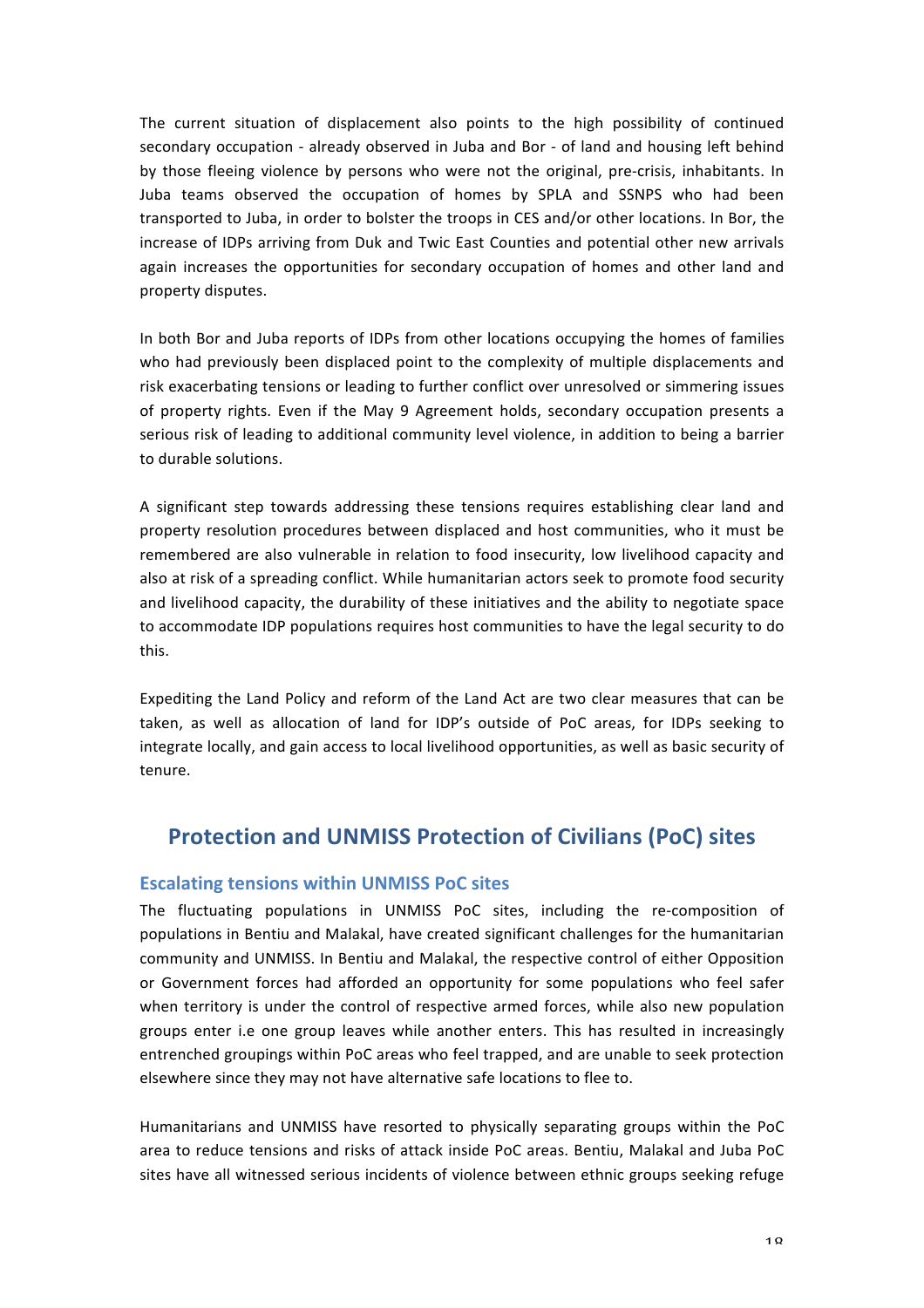on the UNMISS base. In all sites, there is a concerning pattern of increased hostility among ethnic and national groups *because* of their identities. Ethnic targeting occurring throughout the country further exacerbates this pattern of hostility. For example, increased hostility towards Darfuri's in UN House after events in Bentiu where Darfuri civilians were killed based on their presumed affiliation to JEM. The escalating tensions have precipitated attacks against IDPs from other ethnic groups, humanitarians and others who have been inside the bases, sometimes resulting in fatal clashes and serious injuries to IDPs.

Protection partners have noticed a significant increase in rumours of imminent targeting or attack, with increased suspicions and anxiety among IDP populations. This has limited and negatively impacted relations among IDP communities, and between IDPs and national staff of NGOs working within PoC sites, with deep suspicion of South Sudanese of other ethnic origins, foreign nationals from neighbouring states, and on some occasions UNMISS and humanitarians themselves. The increased levels of violence in PoC sites, both in terms of inter-communal violence and violence against outsiders, is a result of conflating factors:

- Anxieties and mistrust mirroring the dynamics of the conflict taking place outside and around the country;
- The increased pressure from months with minimal assistance, precarious if not worsening living conditions and overcrowding;
- Continued harassment and assault by SPLA and other groups in the areas in and around the PoC sites and corresponding violence directed towards the SPLA, etc.;
- Growing frustration at living inside PoC sites and the challenging conditions within, frequently many times below accepted humanitarian standards and lack of opportunities such as education and employment;
- Inconsistent communication strategies by UNMISS and humanitarians resulting in heightening tensions and increased misunderstanding and mistrust.

Reportedly, women and children feel safer leaving PoC sites when the need or opportunity arises, or willing to substitute one risk - e.g. sexual violence and harassment  $-$  to mitigate another – lack of food or other goods. The profile of many, if not all, of the PoC areas are increasingly male-dominated. This observation should not suggest that because populations are male that they are inherently prone to increased violence, but rather that activities and interventions such as education and recreation activities targeting able-bodied males  $-$  in particular youth- are required to mitigate and reduce tensions.

### **Criminality inside PoC sites**

Criminality inside PoC sites, largely from domestic violence, petty theft and harassment has been a present and increasing issue raised by partners working on the ground. The formation of gangs- both social and criminal- has been increasingly observed, with many IDPs reporting that they are afraid of such groups. Of particular concern are individuals or groups that are engaged in acts of serious criminality such as rape, grievous assault, abductions and other violent behaviour.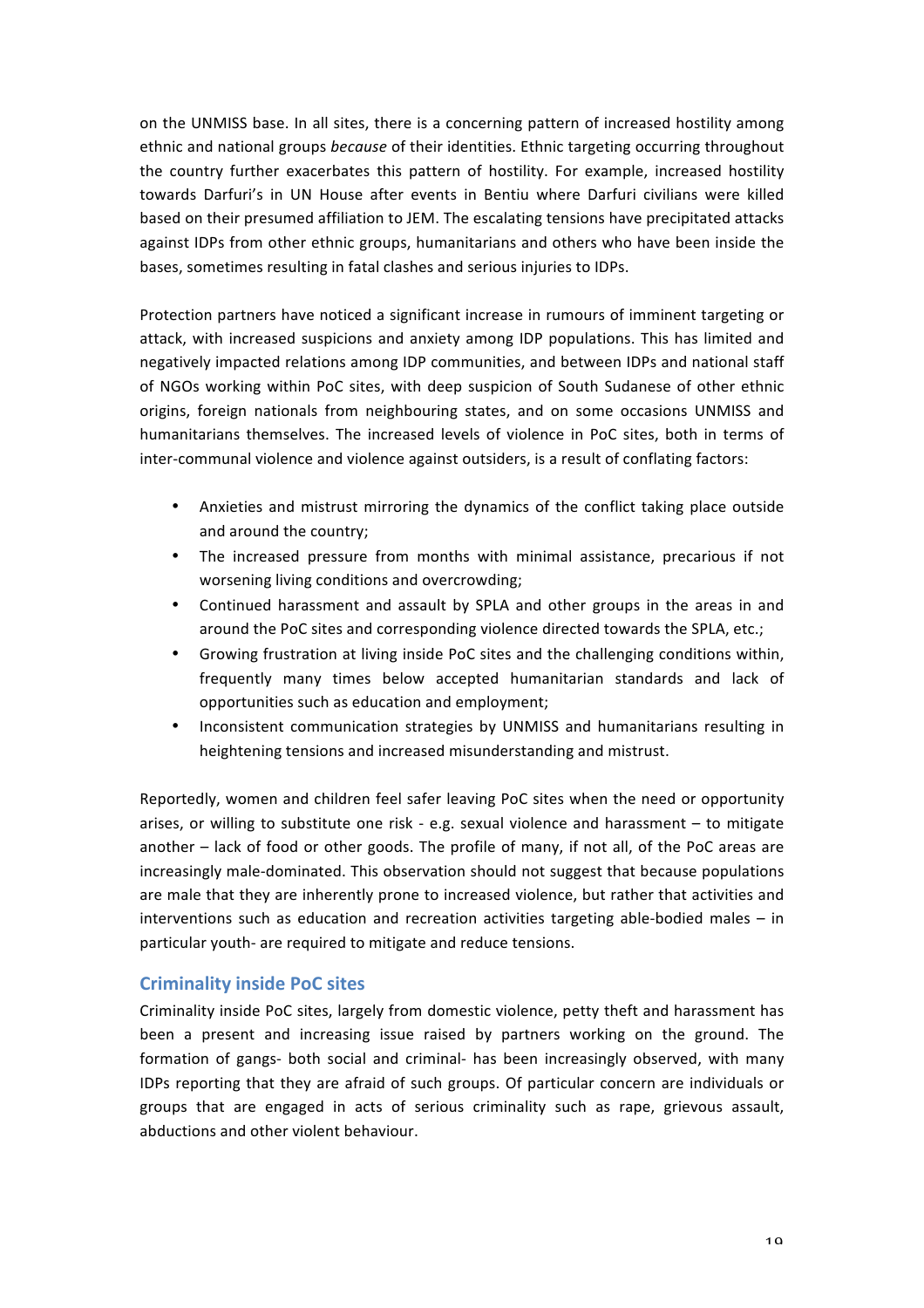Given a number of issues in PoC sites, the lack of recourse to justice for victims of crime has a significant destabilising impact inside the PoC site and is contributing to the escalating tensions inside PoC sites, the issue of criminality has placed IDP communities under further strain. The lack of trust by many IDPs in the SSNPS, SPLA and South Sudanese legal system has created a vacuum in justice in many of these areas. Self-established community justice mechanisms or community-led dispute resolution mechanisms to facilitate community response and de-escalate tensions; although these mechanisms have not been able to systemically address issues of gang violence and have at times created further protection risks.

The chiefs (where traditional community justice systems) perceive themselves to have been disempowered, as they are not allowed to use the traditional methods, including caning or lashing, to deal with problems that arise. They increasingly indicate that they cannot deal with issues such as drunkenness, fighting that might require detention or separation of individuals and that they want UNPOL to deal with these types of problems. However, it remains doubtful whether UNPOL has enough manpower to police the 70,000 IDPs currently sheltering on UNMISS bases. This means that despite explicit and repeat commitments, UNMISS is unable to provide a 24-hour presence at police posts within the PoC area. Moreover, even where serious security incidents are reported in a timely manner there are often delays in response time.

DPKO has issued guidelines to UNMISS on how to address these cases: including permitting detention, expulsion and handing offenders to Government authorities, including SSNPS. While welcoming steps to address criminality, the extraordinary punitive measures raise concerns including how to guarantee due process. It is noted that these measures place greater emphasis on the punitive actions taken against presumed perpetrators, which must be accompanied by preventative activities.

Activities that engage youth groups (including education), create safe spaces for women to gather, lighting in and around WASH facilities, increased and improved patrolling of IDP areas by UNPOL, or other mission actors, as well as other community oriented activities must be supported to mitigate against growing tensions and maladaptive behaviours.

### **Safety and Security around PoC sites**

The Protection Cluster and its partners have observed no significant change in the safety and security in the immediate perimeters of the PoC areas. While there has been sporadic patrolling and positioning by UNMISS outside of the PoC areas, this has not been consistent enough to act as a deterrent to violence, including reported rape, abductions, arbitrary arrest and detention, beatings and killings. In many sites, the PoC areas have large congregations of soldiers outside (e.g. Malakal), or nearby (Tong Ping and UN House) and 'youth' gangs (Bor), who are carrying out activities against IDPs. Male IDPs are increasingly engaging these armed groups, through activities such as stone throwing and verbal abuse.

As with the attack on the UNMISS base in Akobo in December 2014, the brutal attack on Bor PoC site on 17 April 2014 demonstrates the vulnerabilities of the PoC areas and the limited engagement by some Troop Contributing Countries of UNMISS. The incident in Bor PoC and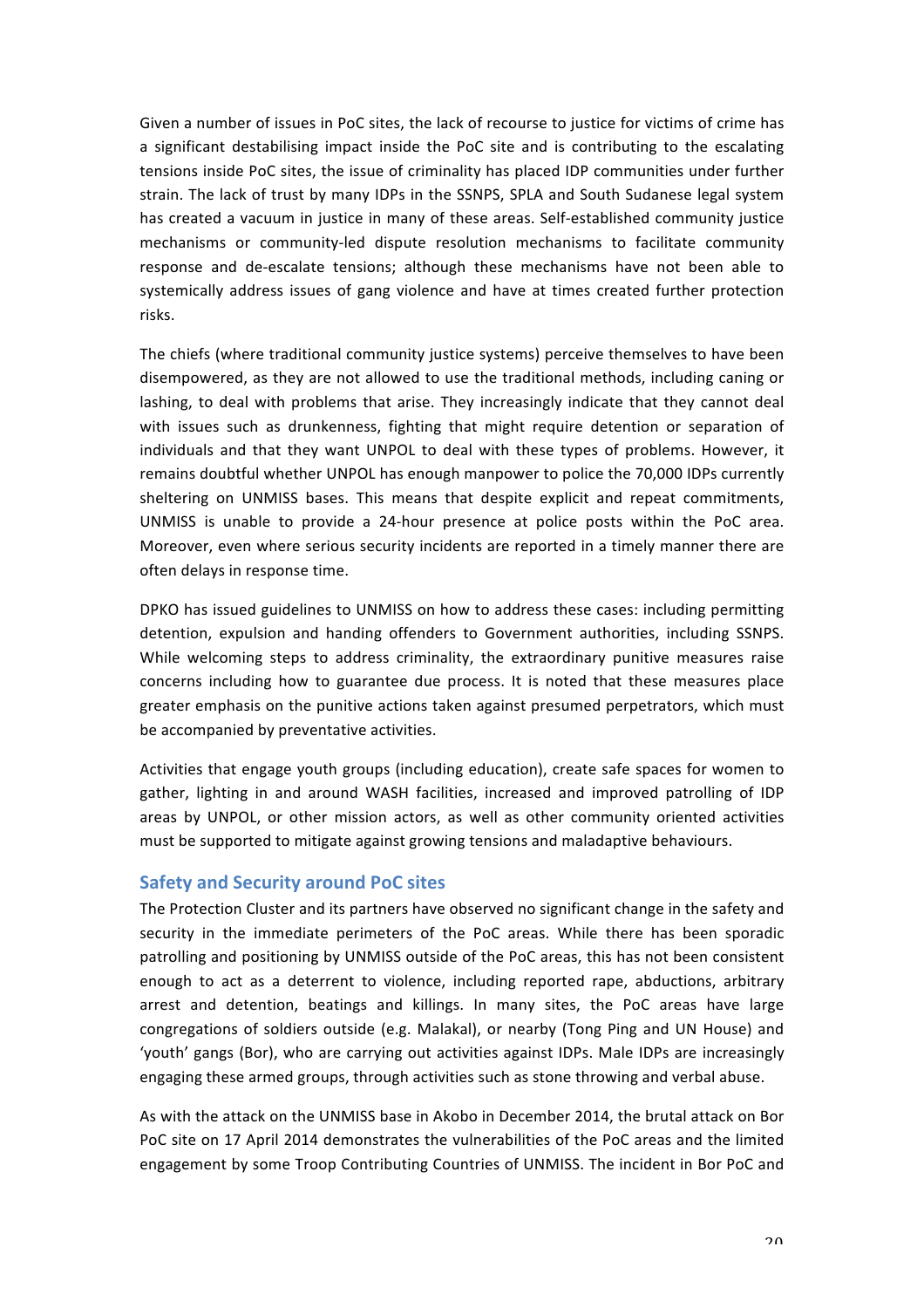the rockets, which landed in Bentiu PoC, demonstrate the vulnerabilities of the PoC areas from direct attack by organized armed groups.

Hostilities and violence perpetrated by armed or organized groups against the PoC areas should be of paramount concern to UNMISS and the international community; but concerns regarding this should not supplant actions required against the daily violence committed in and around PoC areas. As the PoC areas lack appropriate space and services to enable communities to live totally within, people need to leave the PoC to bathe, collect food and water. Given that the provision of assistance in PoC sites is not sufficient to meet all the needs of the IDP population, people are leaving the relate safety of the sites to access local markets to supplement food, or buy items to sell inside the PoC sites, including prohibited items such as alcohol. The reports are that women are risking being raped, with accounts in some instances of women being raped on multiple occasions when leaving PoC sites to go to the market or on their way back, by armed groups at or near to UNMISS perimeter fencing.

Adequate patrolling has yet to be established to address these issues. The current system continues to require UNMISS to seek GRSS or SPLA clearance to patrol around perimeter fencing or market areas, which has often been rejected. In addition this undermines the ability of humanitarians to conduct activities such as upgrading or preparing PoC sites for new arrivals. While the Protection Cluster and other actors identified this practice in previous reports, there remains no significant change to the GRSS consent-based process for UNMISS patrolling. This means that even when will exists, in reality the patrol does not occur.

Other methods of patrolling or preventive presence which must be considered, given the limited resources of UNMISS Force include civilian protective presence or patrolling, noting that not all preventive activities have to be undertaken by armed UNMISS personnel and could be effectively implemented by civilian non-uniformed staff walking around the perimeter areas without weapons, similar to on-going humanitarian activities in these areas.

### **Freedom of movement from PoC areas**

Those who feel safe or desperate enough to leave PoC areas and have the resources to do so are making attempts to leave. While IDPs from sites such as UNMISS Tong Ping are also relocating to other locations in South Sudan, the primary trend reported is relocation across national borders. For the remaining populations, a sustained ceasefire is the most likely mechanism that will enable people to leave PoC sites and seek safety elsewhere.

Plans to assist relocation have to date been mired by challenges. Surveys conducted over the past few months by REACH and IOM demonstrate an intention and desire to leave PoC sites by IDPs currently seeking shelter with UNMISS. However, many of the locations identified at the outset of the conflict as potential areas have been mired and damaged by violence and would place individuals at high risk of further protection threats, famine and disease. Similarly, plans to enable return, such as the provision of transport vouchers from Malakal to Renk have been stalled due to the violence in Renk.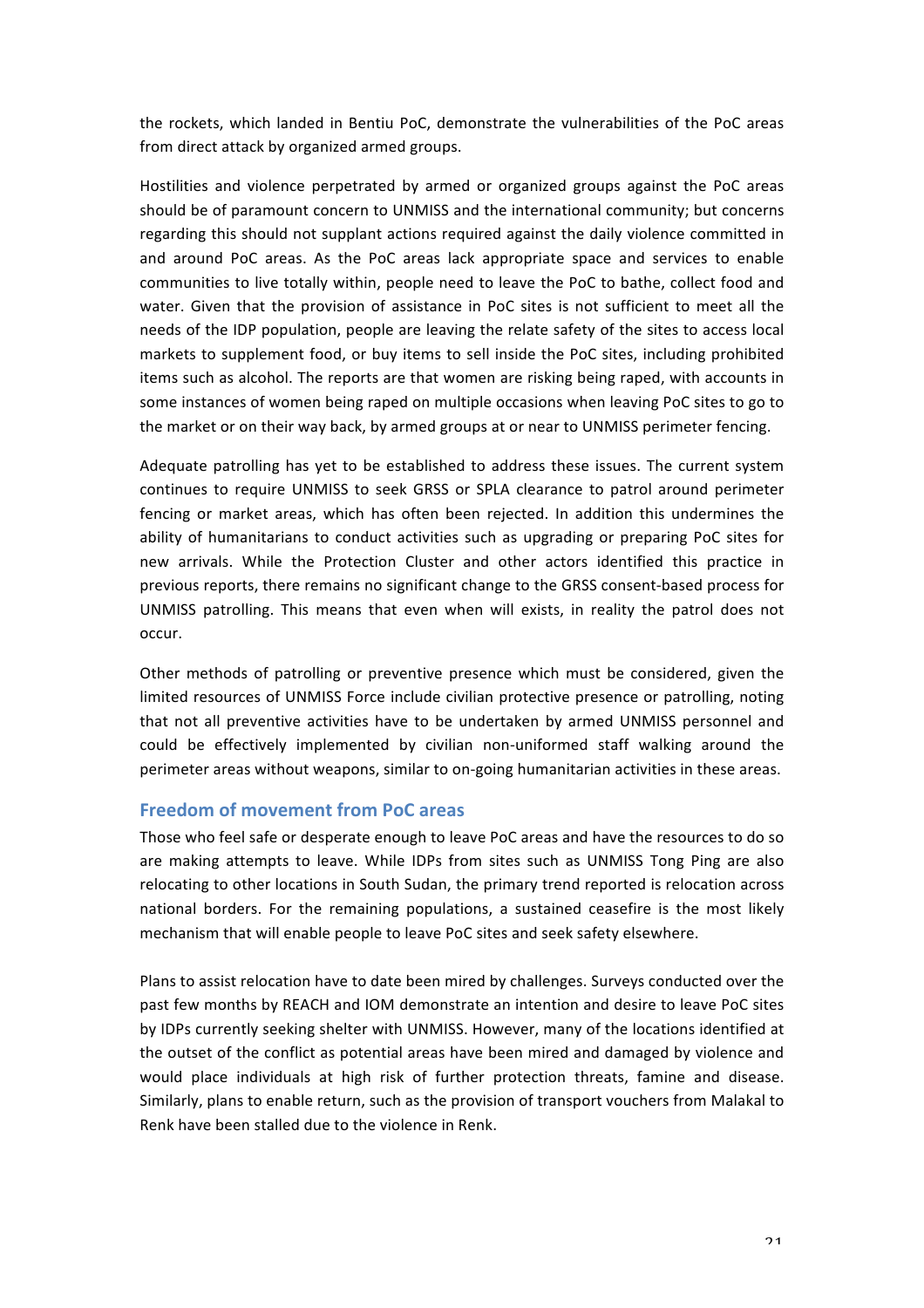The volatility of the conflict and previously 'safe' locations turning into conflict sites has crippled any possibility of facilitated or enabled return. This, in turn, suggests that many persons in UNMISS PoC sites will remain there throughout the rainy season, for lack of other options. In this regard, humanitarians should continue to respond to the exceptional circumstances inside the bases, while advocating that both UNMISS and Government need to ensure adequate, humanitarian space. The steps required to complete the development of existing PoC sites and expansion of new PoC sites, as well as UNMISS security presence at PoC sites remains as, if not more, critical than ever.

#### **Population influx and outflow to PoC areas.**

Over the course of the conflict, the numbers in PoC areas and the numbers of PoC areas has ebbed, following the patterns of the conflict. What has been observed is that while humanitarians race against the clock to provide minimum assistance, the PoC areas continue to be perceived by many people as the most viable place to turn- either for safety but also for assistance as peoples homes, villages and assets are being destroyed in the conflict. Civilians are fleeing to UNMISS County Support Bases (CSB) including in Melut and Nassir during periods of violence, and smaller compounds with fewer if any UNMISS forces and severely limited facilities to provide humanitarian assistance.

The recent mass influx of IDPs into Bentiu PoC is illustrative. Many of the new arrivals, when the SPLA/IO took control were actually Nuer anticipating SPLA reprisals in Bentiu if/when Government forces recaptured the town. Some IDPs reported that they had travelled from across Unity State into the PoC in Bentiu stating that they are there for the duration of the conflict due to a sense of insecurity. As such, the flow of populations has not necessarily followed the flow of conventional displacement patterns, demonstrating that the humanitarian community and UNMISS should be flexible in their understanding of how populations will relate to the PoC areas, including whether people of different ethnic groups would co-reside in the same PoC area.

## **Humanitarians and Protection**

Humanitarian actors, by virtue of their presence, interact with protection issues and can accordingly positively or negatively affect protection risks of those in need assistance. In South Sudan, humanitarian actors at the operational level have a very positive willingness to engage in localised protection interventions - integrating do no harm or community sensitive approaches to programming.

Despite this good will, the chronic lack of funding, lack of resources, and in the case of the UNMISS PoC sites, lack of space, has forced the humanitarian community to choose between multiple priorities, with protection at times being cast aside in favour of more immediately pressing response needs. The Crisis Response Plan for January-June was underfunded by 71% percent. The actual consequence of this underfunding is not only reduced coverage by humanitarian actors, but reduced quality programming which fully integrates the protection needs of the affected communities.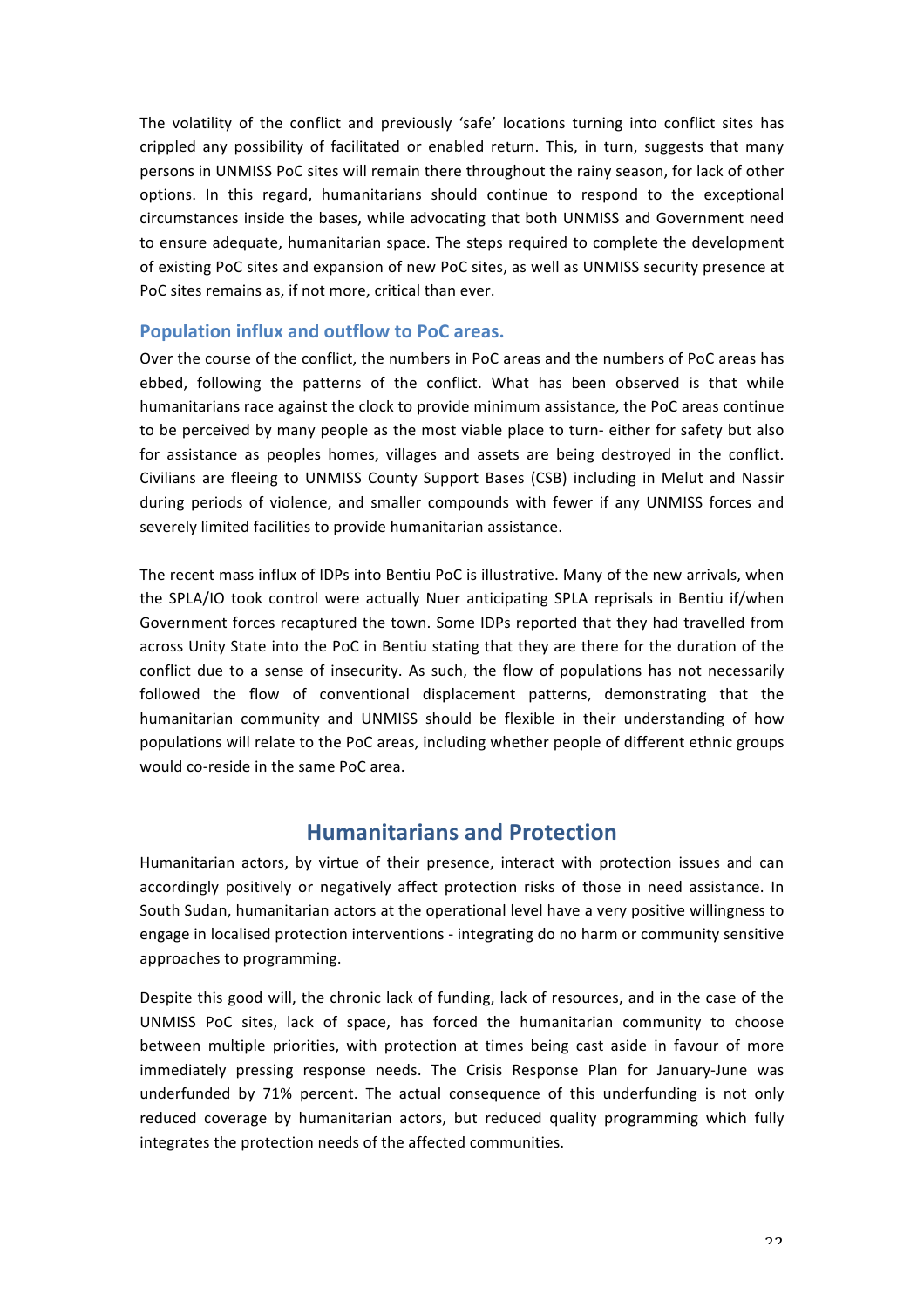For example, within the PoC the lack of space, and/or inadequate use of existing space have meant that the installation of grinding machines for sorghum is limited. Sorghum cannot be eaten in its unground form, so largely (primarily) women need to leave PoC areas in order to grind sorghum and collect firewood for cooking, placing them at higher risk of protection threats – including increased vulnerability to some form of violence (as noted above).

While not the case in all PoC sites, in many the lack of space means there is not enough room within many areas designated to humanitarians for adequate child friendly spaces, locations to host medical, counselling and psycho-social support services for victims and survivors, spaces for education and other forms of recreation, which should in regular circumstances would assist in providing space to de-escalate tensions within PoC areas.

The patterns of funding has also seen the money concentrate on PoC sites which can provide the appearances of there being more services available inside the PoC sites than outside of it. In Juba in particular, the need for a much stronger urban response is required. In the absence of a perceived legitimate Government providing for some affected communities, including new people arriving  $-$  some of who are being brought by the humanitarian community to receive medical assistance or to be reunified with family members or provided protective accompaniment for onward travel. National NGO's and Community Based Organisations (CBOs) who can provide a safe and alternative option to Government services are over-stretched and receive very little funding. Access to referral pathways remains a pressing challenge given the conflict, which prevents access to already limited services, including medical services such as those found at the Juba Teaching Hospital.

As the conflict continues, humanitarians will continue to intersect with the conflict and therefore protection concerns  $-$  in order to assure both protective and conflict sensitive programming, adequate resources must be channelled to the appropriate humanitarian actors to ensure effective and sustainable programming, including through integrating protection impacts and mitigation measures into their analysis and programming.

## **Impunity for serious violations and abuses against civilians**

In January 2014, the Protection Cluster in South Sudan along with other actors warned of the significant risk that the month-old conflict could become entrenched along ethnic lines, including increasing ethnically motivated targeting of civilian populations.<sup>10</sup> In recent weeks, there has been a sharp focus on the scale of violence, marked by increased brutality in Malakal, Bor and Bentiu, with hundreds of bodies on the streets, reports of executions of civilians and deliberate targeting of women and children.

The visit of the UN High Commissioner for Human Rights and the Special Advisor for the Prevention of Genocide, in addition to comments made by senior international figures such as US Secretary of State John Kerry and South Sudan UN Humanitarian Coordinator Toby Lanzer, underscore the mounting concern that without sustained political engagement to

 $10$  Protection Cluster Trends Analysis, 19 January 2014.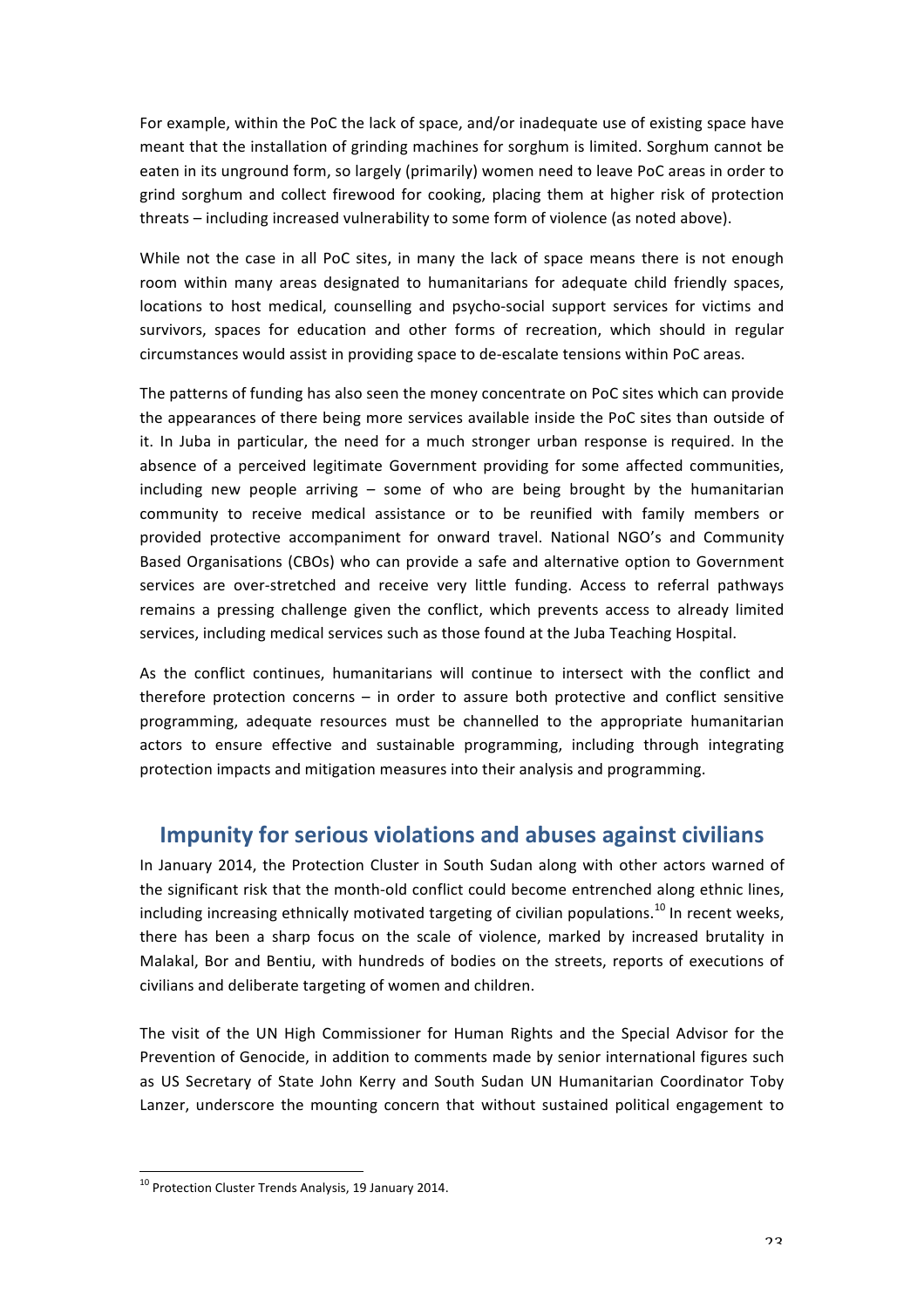support the humanitarian response and the response capacity of UNMISS, the people of South Sudan will remain at serious risk of armed violence, with increasing risks of genocide.

While there are undoubtedly millions of persons in South Sudan who do not harbour intent of genocide towards their neighbours or others, recognising the potential trajectory of the conflict and the parties to the conflict is the first step to developing a coherent political response to this crisis. All efforts should be made to support and protect the people of South Sudan from violence. Dangerous and ominous practices such as the use of local radio stations to escalate violence should put the international community on high alert. In addition to the increased use of hate speech, the Protection Cluster notes with alarm the rhetoric of senior officials from both the Government and Opposition indicating support for violence, callous indifference to the life and welfare of all citizens, as well as a noticeable increase in provocative graffiti and the radicalisation of South Sudan youth groups.

Throughout the conflict there continues to be credibly outlined allegations of gross human rights violations, war crimes and crimes against humanity, including violations of international humanitarian and human rights law and serious abuses against the civilian population. This includes indiscriminate attacks and targeted extra judicial killings of civilians, including along ethnic lines, enforced disappearances, gender-based violence such as rapes and gang rapes, and instances of ill treatment and torture by forces from both sides of the conflict, targeting foreigners or nationals of South Sudan.<sup>11</sup> In addition to the wilful targeting of civilians, including girls and boys, other serious violations of human rights and grave breaches of humanitarian law, including blatant disregard for the life and welfare of civilians, have been documented. This has included wanton destruction and occupation of civilian property, including hospitals, schools and markets; razing of villages; sexual and physical violence; recruitment of children into armed groups and armed forces, and deliberate separation of families; blocking access to humanitarian goods, services and places of safety; attacks on humanitarian and civilian objects, including UNMISS PoC sites; and, attacks against civilians just outside but in close proximity to the perimeter of UNMISS PoC Areas.

Reports of grave breaches, violations and serious abuses continue to arise in the context of on-going and recent fighting – with patients found with signs of being killed at close range in their hospital beds in Malakal during attacks in late February.<sup>12</sup> Among others, the International Crisis Group and Amnesty have documented on-going violence and abuses targeting civilians.<sup>13</sup> Although public reporting by UNMISS has highlighted some of the national accountability mechanisms, the results remain unclear. An absence of serious, credible and transparent accountability measures could itself be a trigger for continued violence. With numerous reports that war crimes and crimes against humanity have in fact been committed, questions now arise for the broader international community on its

<sup>&</sup>lt;sup>11</sup> See, e.g., UNMISS Interim Report on Human Rights Abuses in South Sudan, 21 Feb 2014; Protection Cluster Trends Analysis, 19 Jan 2014, available at http://southsudanprotectioncluster.org/

 $12$  See, e.g., MSF Report, 23 Feb 2014, available at http://www.msf.org.uk/article/south-sudan-medical-careunder-fire<br> $\frac{13}{13}$  See http://www.crisisgroup.org/en/regions/africa/horn-of-africa/south-sudan.aspx